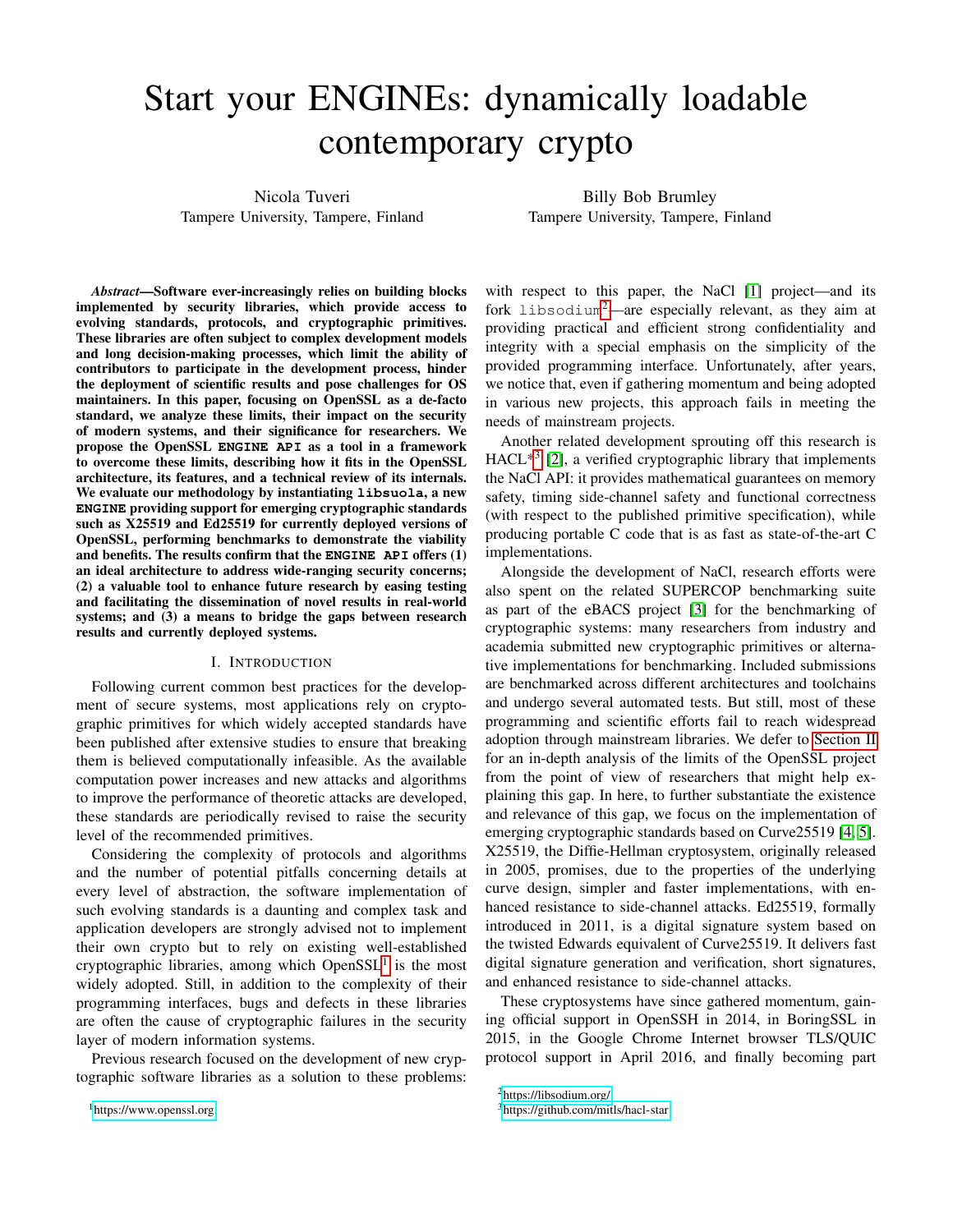of IETF [RFC 7748](https://tools.ietf.org/html/rfc7748) [\[6\]](#page-13-5) (X25519) in January 2016 and [RFC](https://tools.ietf.org/html/rfc8032) [8032](https://tools.ietf.org/html/rfc8032) [\[7\]](#page-13-6) (Ed25519) in January 2017, and becoming officially recommended for implementations of TLS 1.3 [\(RFC 8446](https://tools.ietf.org/html/rfc8446) [\[8\]](#page-13-7)) and earlier versions [\(RFC 8422](https://tools.ietf.org/html/rfc8422) [\[9\]](#page-13-8)) since August 2018.

OpenSSL officially added support for X25519 in August 2016, with release 1.1.0, while Ed25519 support landed only very recently in a release version, after a long development cycle, with the release of 1.1.1 on September 11, 2018.

While implementation details are examined in [Section III-D,](#page-5-0) here we highlight that the original implementation chosen by the OpenSSL development team favored portability over optimization, and as a result using these cryptosystems in applications built on top of OpenSSL, do not always yield the expected performance in comparison with other elliptic curve (EC) implementations (e.g., NIST P-256).

This does not seem to be a consequence of a lack of trusted optimized implementations for the most widespread architectures supported by OpenSSL, as the mentioned SUPERCOP project includes several implementations tested on different architectures and alternative libraries like libsodium and BoringSSL ship optimized implementations for popular architectures. It rather shows that new research, even after the time required for gaining trust and widespread adoption in other mainstream projects and standards, still requires a long additional time to be included in OpenSSL, affecting researchers, developers and users.

*Our contribution:* To address these limits, in this work: (1) we present an analysis of the OpenSSL ENGINE API and its benefits for bridging gaps between cryptographic research and practical real-world implementations of cryptosystems—the analysis in itself is novel, as available resources appear to be outdated; (2) we develop an ENGINE to demonstrate how to use the ENGINE API as a framework to transparently integrate alternative implementations or new functionality in OpenSSL, making them available to existing applications; (3) we evaluate experimental results, by benchmarking our libsuola ENGINE, demonstrating the viability and the benefits of the proposed solution across different versions of OpenSSL.

As discussed later in [Section III,](#page-3-0) the entire existence of the OpenSSL ENGINE API is to provide alternative implementations; our novelty instead lies in our "shallow" engine concept, bridging APIs of existing libraries to seamlessly realize this functionality and allowing easy selection of several different backend providers for it. Even though performance gains are a nice side-effect, the main values of using the proposed framework come from (1) the integration of missing functionality in end-of-life, yet still widely deployed, versions of OpenSSL; (2) transparent access to the integrated functionality to existing applications, requiring exclusively changes to system configuration; (3) freedom of choosing alternative implementations for new or existing functionality (e.g. choosing a formally verified implementation like HACL\*); (4) ease of testing and benchmarking in real-world scenarios and dissemination to a larger user audience of novel implementations and primitives for researchers.

*Outline:* [Section II](#page-1-0) presents further claims motivating our contribution. [Section III](#page-3-0) contains an analysis of the OpenSSL architecture and the ENGINE API. [Section IV](#page-6-0) presents libsuola, an ENGINE we developed to demonstrate how to use the ENGINE API as a framework to offer alternative or missing implementations in OpenSSL. In [Section V](#page-8-0) we present and evaluate experimental results comparing the default implementation of X25519 and Ed25519 (or the lack thereof) against the implementations provided through our custom ENGINE and analyze the limits of our proposed methodology and how it addresses the concerns exposed in [Section II.](#page-1-0) [Section VI](#page-11-0) presents a brief analysis of related work, focusing on the mechanisms deployed by other security libraries, frameworks and operating systems to allow the transparent adoption of alternative cryptographic implementations. We conclude in [Section VII.](#page-12-0)

## II. MOTIVATION

<span id="page-1-0"></span>As mentioned in [Section I,](#page-0-3) this work is partially motivated by the rigidity of currently deployed, ubiquitous cryptography software libraries. This rigidity impacts real-world security at least via two avenues, which this section summarizes: it amplifies software assurance issues due to the small circle of contributors, and furthermore restricts the practical ability of OS vendors to provide predictable and steady support throughout the product life cycle.

While our intent is not to belittle the efforts of the OpenSSL project, to motivate our contributions, here we briefly highlight some limits of the project from the point of view of researchers that might explain the gap highlighted in the introduction: (1) lack of unified quality reference documentation on the overall software architecture of the library, on API design choices, and frequently on the details of public and internal functions and data structures; (2) complex ad-hoc build system; (3) strong constraints on the choice of programming languages (C and custom "augmented" ASM syntax) and coding style; (4) being a complex and huge project ongoing very active development, it implicates higher maintenance costs for external developers to keep their submissions up- -to-date during the contribution process, which in turn can become quite long due to the double review constraint (see e.g. [\[10\]](#page-13-9) which, while contributed in early 2009, did not get mainlined until late 2011, finally reaching a release version in early 2012); (5) contributing a new feature usually requires splitting the contributed code in smaller units to facilitate and speed up the review process and collect feedback and consensus on development choices for the subsequent units. In turn, generally, this might slow down the overall development process and increase the maintenance costs for contributing developers; (6) inclusion of new implementations or features usually undergoes a long decision-making process rarely compatible with research timelines; (7) trust, quality assurance, and IPR issues force the core development team to be very conservative in the decision-making process, thus even in cases where time is a minor issue, the final result can still be a rejection. In these cases, it is up to the researchers to maintain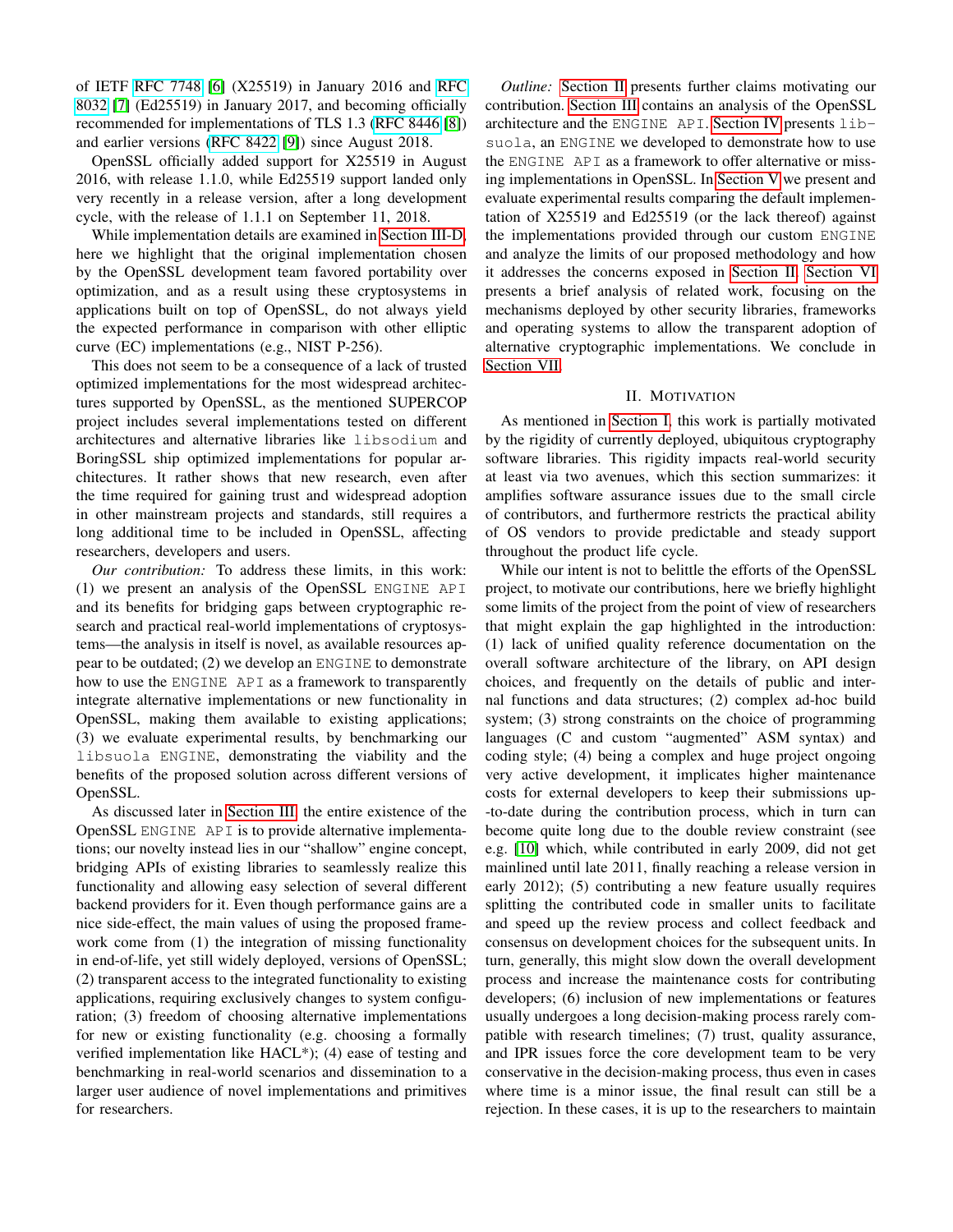a custom set of patches and documentation to make their contribution available to users and other researchers for further research (see e.g. [\[11\]](#page-13-10) where the proposed cipher suite is no longer compatible with the newer OpenSSL API).

## *A. Software assurance*

The OpenSSL codebase is maintained by a small team of developers, mostly on a voluntary basis, and few individuals working full-time on the project. This practically restricts the ability of contributors and end users to, e.g., control what alternative cryptographic primitive implementations are featured in the library. Upkeep of end user custom builds is costly and does not scale well, hence the logical choice is to stick to the version and feature set provided by the OS vendor, overwhelmingly driven by the choices of OpenSSL core developers themselves. This is a poor model for security-critical software: it leads to e.g. limited accountability in the decisionmaking process, and lack of assurance that the included code is functionally correct. In what follows, we give some examples of extremely security-critical code paths in OpenSSL that lack software assurance (see e.g. [\[12\]](#page-13-11) for a broader survey). We strongly reiterate here that our work should not be construed as diminishing the contributions of the OpenSSL project—which at RWC'18 was awardedwith the Levchin prize "for dramatic improvements to the code quality"—but rather we use these observations to motivate our research and later demonstrate how our framework can alleviate this security burden, shifting it back towards developers and cryptographers.

<span id="page-2-0"></span>*Software defects:* Biham et al. introduced the concept of bug attacks in 2008 [\[13\]](#page-13-12), highlighting the importance of cryptography implementation correctness to protect private keys. In 2011, Brumley et al. presented the first (and only, as far as we are aware) real-world bug attack [\[14\]](#page-13-13), remotely recovering P-256 private keys from a TLS server by exploiting a carry propagation software defect in OpenSSL 0.9.8g finite field arithmetic (CVE-2011-4354). The defect (and vulnerability) resurfaced later in the Nettle cryptography library [\[15,](#page-13-14) Sec. 3.1]. CVE-2014-3570 discloses a defect in multi-precision integer squaring, potentially affecting RSA, DSA, and ECDH cryptosystems in OpenSSL 0.9.8+. CVE-2016-7055 discloses a carry propagation bug leading to incorrect Montgomery multiplication results for 256-bit inputs, affecting ECDH cryptosystems for Brainpool P-512 elliptic curve in OpenSSL 1.0.2+. CVE-2017-3736 discloses a carry propagation bug leading to incorrect Montgomery squaring results, affecting RSA, DSA, and DH cryptosystems in OpenSSL 1.0.2+; CVE-2017-3732 and CVE-2015-3193 are similar but distinct defects. CVE-2017-3738 discloses an overflow bug in Montgomery arithmetic for 1024-bit moduli leading to incorrect multiplication results, affecting RSA, DSA, and DH cryptosystems in OpenSSL 1.0.2+. To summarize, these security vulnerability disclosures unfortunately document a track record of functional correctness failures in OpenSSL, putting the security of private keys at risk. Our proposed methodology allows any developer to provide alternative implementations of cryptosystems decoupled from the OpenSSL codebase

with higher functional correctness assurance—e.g., formally verified libraries [\[2,](#page-13-1) [16\]](#page-13-15). We demonstrate this by providing an option to select HACL\* [\[2\]](#page-13-1) as the backend provider of the X25519 and Ed25519 implementations.

*Side-channel security:* In 2004, Percival discovered [\[17\]](#page-13-16) the first cache-timing attack on public key cryptography in OpenSSL, recovering RSA keys by exploiting key-dependent table lookups in sliding window exponentiation (CVE-2005- 0109). OpenSSL responded by (1) implementing (against expert advice to avoid cache line-level lookups [\[18,](#page-13-17) Sec. 15]) the scatter-gather technique [\[19\]](#page-13-18) during exponentiation to reduce the amount of leakage; (2) adding a runtime flag that controls whether or not to follow this secure code path. Scatter-gather is not a full mitigation but a hedge [\[20\]](#page-13-19), and in 2016 Yarom et al. implemented an attack utilizing cache-bank conflicts [\[21\]](#page-13-20). OpenSSL responded (CVE-2016-0702) by tweaking scattergather parameters to further reduce the amount of leakage, hence the root cause of the vulnerability is still present in OpenSSL as of this writing. Also in 2016, Pereida García et al. discovered a defect in the way OpenSSL handles the runtime flag added in 2005 and used it to recover DSA private keys from TLS and SSH servers [\[22\]](#page-13-21), i.e. the fix to the 2005 vulnerability was in fact not being activated; a bug present for over a decade (CVE-2016-2178).

In 2009, Brumley and Hakala discovered the first cachetiming attack on ECC in OpenSSL, recovering private keys from scalar multiplication [\[23\]](#page-13-22). OpenSSL responded by implementing constant-time paths on certain architectures for elliptic curves P-224, P-256, and P-521 based initially on Käsper's work [\[24\]](#page-13-23) and later a P-256 contribution from Intel [\[25\]](#page-13-24). The OpenSSL team declined contributed patches to blanketly mitigate the vulnerability [\[26\]](#page-13-25). Leaving the vulnerability present for all other curves, in 2014 Benger et al. improved the 2009 result and targeted the 256-bit BitCoin curve [\[27\]](#page-13-26). In 2015, van de Pol et al. further reduced the number of required signatures to recover private keys [\[28\]](#page-13-27), and Allan et al. even further in 2016 [\[29\]](#page-14-0)—all from the initial code path shown vulnerable in 2009 but only recently fixed [\[30\]](#page-14-1) due to CVE-2018-5407 [\[31\]](#page-14-2).

To summarize, unfortunately OpenSSL has a dubious track record regarding side-channel security: from stopgap countermeasures that do not stand the test of time, to implemented mitigations that are never activated due to defects, to no response at all when code paths are shown to be vulnerable. Our proposed methodology allows any developer to trump these OpenSSL design decisions and provide side-channel secure implementations largely independent from the OpenSSL codebase.

## <span id="page-2-1"></span>*B. Release strategies*

Reconciling software package EOL with OS distribution EOL is a challenging task w.r.t. both feature set and security. For example, consider RedHat Enterprise Linux (RHEL) version 7 with a 10 June 2014 release date. At that time, the stable version of OpenSSL was 1.0.1 and RHEL7 shipped with that package. Once a distribution chooses a software package version, this is essentially written in stone—the stock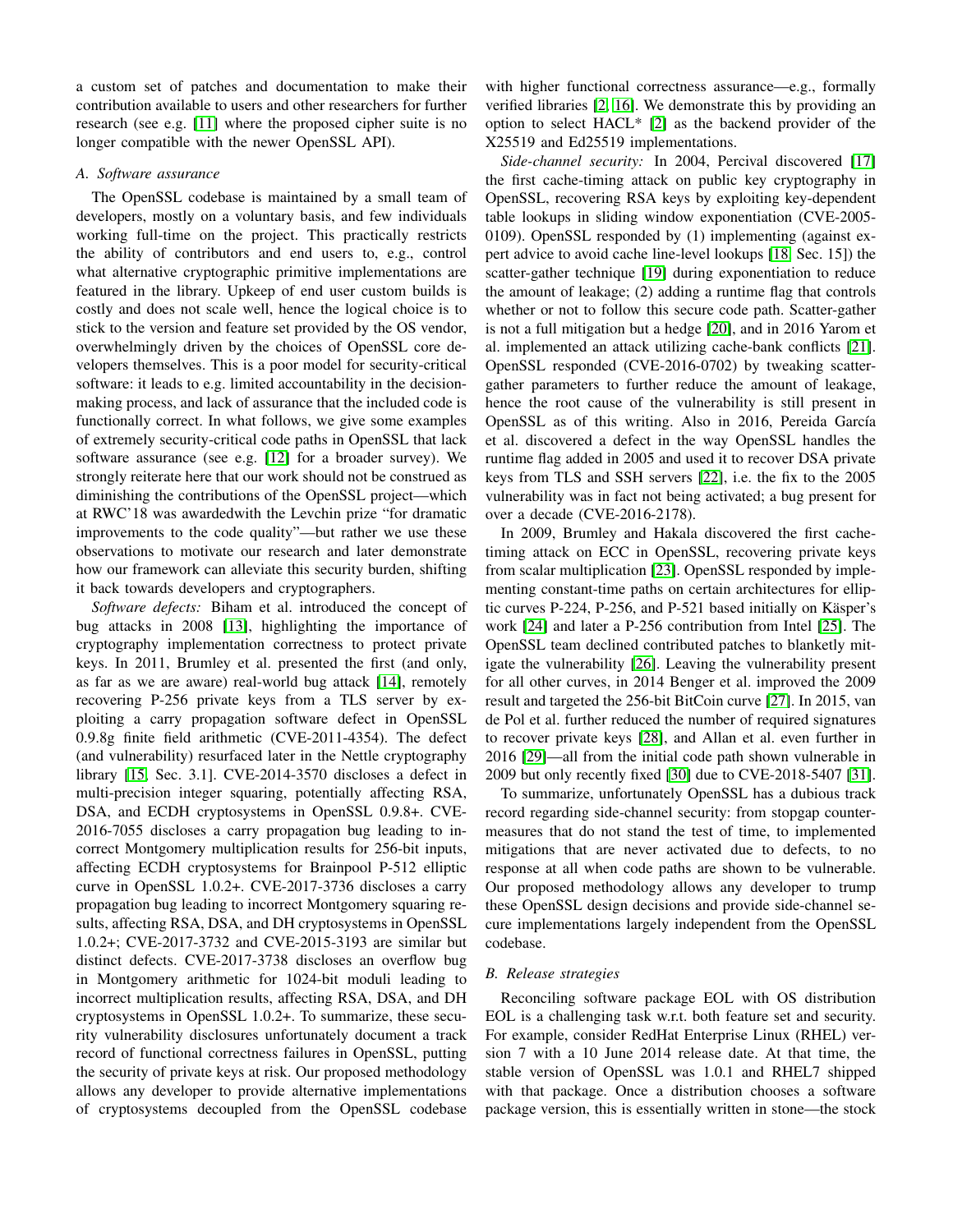<span id="page-3-2"></span>TABLE I SELECTIVE OPENSSL FEATURES ACROSS VERSIONS. X25519 ONLY APPEARS SINCE VERSION 1.1.0. ED25519 SUPPORT WAS ADDED IN OPENSSL VERSION 1.1.1, RELEASED ON SEPTEMBER 11, 2018.

|          | $\cdot$ 0. | 02  |  |
|----------|------------|-----|--|
| nistz256 |            | ' a |  |
| X25519   | _          | __  |  |
| Ed25519  | _          | _   |  |

<span id="page-3-1"></span>*<sup>a</sup>*Only for x86-64 platforms. On other 64-bit platforms a 64-bit portable C implementation based on [\[24\]](#page-13-23) is available as a non-default compilation option. Any other platform uses the default generic implementation.

version of OpenSSL on RHEL7 started at 1.0.1 and will stay at 1.0.1 until RHEL7 EOL through 2024. Security issues will be patched with backported fixes and applied to this distribution's OpenSSL flavor by the OS vendor. The reason the version is fixed is that other applications will link against e.g. shared libraries and, since there is no guarantee newer versions will maintain backwards compatibility, the simplest solution is not to change the version number.

Considering bugs, it is an extremely challenging task for the OS vendor to determine which fixes to backport. On the security side, they essentially rely on the risk analysis that takes place during the responsible disclosure process. This process is perilous—e.g. the previously discussed P-256 defect exploited by [\[14\]](#page-13-13) was not flagged by either the OpenSSL security team or the OS vendors as a security issue, and hence went unpatched over four years in the wild before backported fixes rolled out to address CVE-2011-4354.

This task is slightly easier when the software in question is still maintained and has not reached EOL—the burden falls upon the software package project in question. But what happens when the software package reaches EOL before the OS does? This implies that official fixes are not available from the software package project, and the vendors must rely on contributed and third-party fixes and security analysis.

Before OpenSSL 1.0.2, OpenSSL had no official release strategy and roadmap. Understandably, this made the OS vendor's job difficult, as there was no guarantee on how long official security fixes would be available. With the new release strategy at the end of 2014, OS vendors can make more informed choices regarding OpenSSL version inclusion, yet there will still be a coverage gap. For example, consulting [Table I](#page-3-2) and [Figure 1,](#page-3-3) stock OpenSSL on RHEL7 will not feature X25519 or Ed25519, and since OpenSSL 1.0.1 reached EOL at the end of 2016, RedHat is on the hook for backporting third-party security fixes until the end of 2024 as the OpenSSL team will no longer provide official security fixes.

To summarize, as [Figure 1](#page-3-3) shows the expected lifetime of OpenSSL versions is in fact much longer than the official EOL stated by OpenSSL. Compounded with the feature sets in [Table I,](#page-3-2) OS vendors for currently deployed distributions are essentially stuck with little to no OpenSSL support for emerging cryptography standards such as X25519 and Ed25519.



<span id="page-3-3"></span>Fig. 1. OpenSSL release strategy vs. OS vendor release strategy: OS version EOL exceeds the OpenSSL version EOL.

### III. OPENSSL AND THE ENGINE API

<span id="page-3-0"></span>OpenSSL is an open source project consisting of a generalpurpose cryptographic library, an SSL/TLS library and toolkit and a collection of command line tools to generate and handle keys, certificates, PKIs and other cryptographic objects and execute cryptographic operations.

The project officially started in December 1998, with release 0.9.1c forking the SSLeay project by Eric Andrew Young and Tim Hudson. Since then the project has seen a total of thirteen major releases, of which three are currently actively supported: (1) 1.0.2 is the old Long Term Support version, initially released in January 2015 and supported until the end of December 2019; (2) 1.1.0 is the old stable version, released in August 2016 and officially supported in security-fix only mode until September 2019; (3) 1.1.1 is the current stable version and the latest LTS release, realeased on September 11, 2018 after a long development cycle.

Being ubiquitous on the server side (e.g. powering the HTTPS support for the Apache and nginx web servers which combined cover almost two-thirds of Internet active sites according to NETCRAFT's July 2017 Web Server Survey<sup>[4](#page-3-4)</sup>) and in many client tools, the OpenSSL project has become a de facto standard for Internet security.

The project is written mainly in the C programming language and assembly for optimized implementations and supports a plethora of platforms, including a wide range of hardware architectures running most Unix and Unix-like operating systems, OpenVMS and Microsoft Windows.

## *A. Architecture of the OpenSSL project*

[Figure 2](#page-4-0) depicts the current architecture of the OpenSSL project. It is based on the current 1.1.1 version, but can be applied with minor changes also to the 1.0.2 and 1.1.0 release branches.

The three main blocks in the diagram are the OpenSSL binaries, consisting of the command-line tools included in the project, which are linked against the other two main blocks of the OpenSSL project diagram, representing the two software libraries implementing the core project functionality.

OpenSSL libssl implements the SSL/TLS library, dealing with the implementation details of the standardized network protocols and extensions, linking against OpenSSL

<span id="page-3-4"></span><sup>4</sup>[https://news.netcraft.com/archives/2017/07/20/](https://news.netcraft.com/archives/2017/07/20/july-2017-web-server-survey.html) [july-2017-web-server-survey.html](https://news.netcraft.com/archives/2017/07/20/july-2017-web-server-survey.html)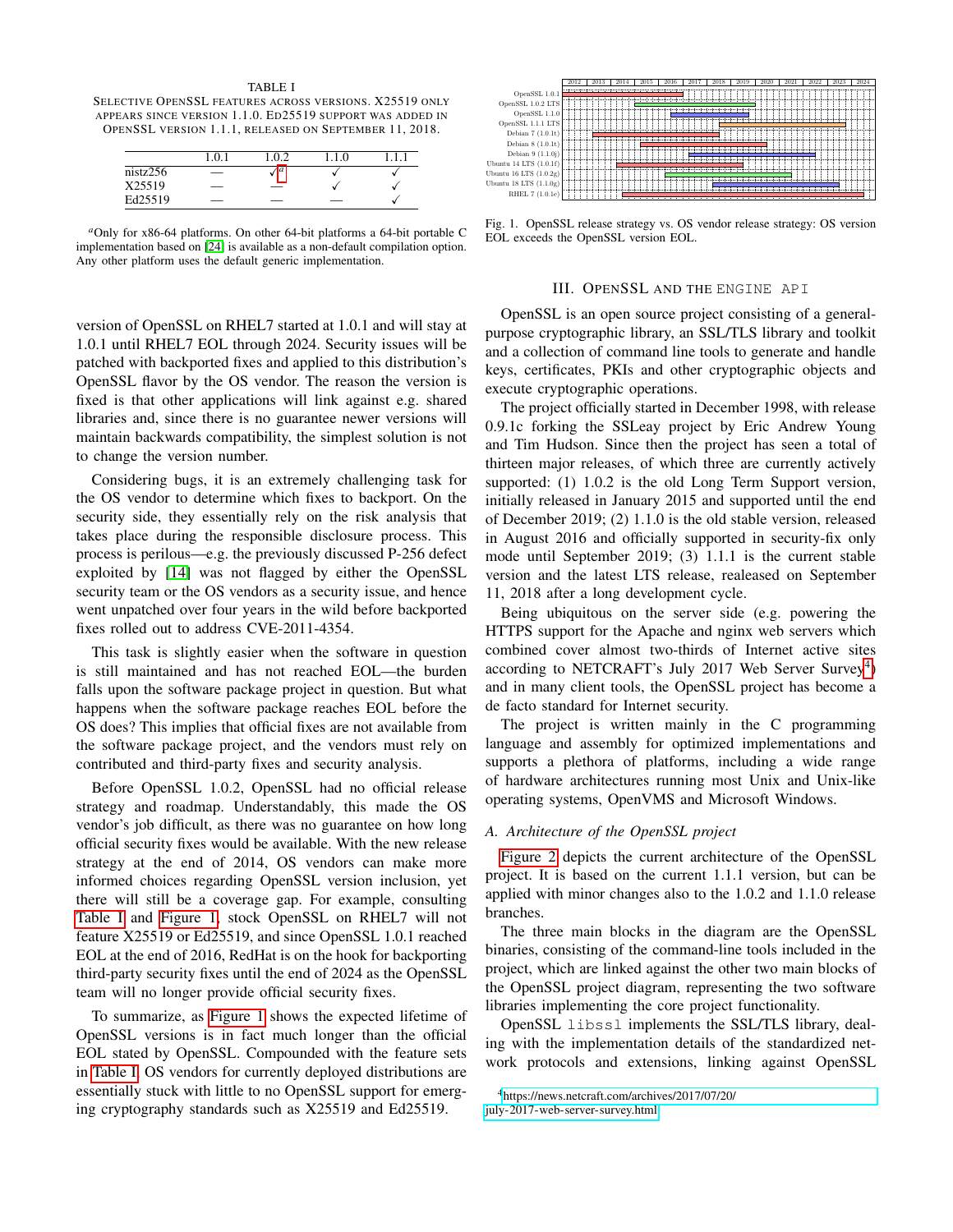

<span id="page-4-0"></span>Fig. 2. Architecture diagram of the OpenSSL project.

libcrypto for the implementation of the underlying cryptographic functionality required by the network protocols.

OpenSSL libcrypto contains the actual cryptographic implementations and also acts as portability layer across the different platforms supported by the OpenSSL project, and is further organized into several independent modules.

Focusing on the OpenSSL libcrypto block, the diagram is organized so that, in general, the vertical position is correlated with the level of abstraction of each depicted module (going from the top application-oriented modules to the bottom modules providing lower-level implementations or lowlevel functionality mostly dealing with operating systems and system libraries abstractions), while the horizontal position, with exceptions, is coupled with the "topic" of each module or group of modules (the left part of the libcrypto block is more closely related to cryptographic implementations, while the right part comprises increasingly general purpose modules).

From a point of view of an application wishing to use OpenSSL to perform cryptographic operations including encryption and decryption, digital signature schemes, key derivation algorithms, and message digests, the high-level EVP API is the recommended interface: the EVP block provides an abstraction level to handle these operations using abstract methods and data types to decouple application programmers from the details of the actual low-level implementations of each cryptosystem. In particular, among the sub-modules included in the EVP API,<sup>[5](#page-4-1)</sup> EVP\_PKEY abstracts asymmetric cryptosystems, EVP\_MD abstracts message digest cryptosystems, and EVP\_CIPHER abstracts symmetric encryption/decryption cryptosystems.

These abstractions are made possible by the use of abstract *context* and *method* structures which describe each EVP cryptosystem in terms of pointers to metadata structures describing its parameters, the functions to manipulate such metadata structures or derived data structures describing the internal status of any of its instances, and the functions operating on such instances to implement the actual cryptosystem functionality.

Therefore, most EVP API functions ultimately act as wrappers around the library internal OBJECTS table, which can be queried by a numeric identifier (NID) to retrieve the actual method structures associated with a particular indexed cryptosystem.

This indirection mechanism can also be used as a way to provide multiple alternative implementations for a given cryptosystem, by manipulating the querying algorithm to select among the method structures registered for the same NID: this approach is what ultimately powers the ENGINE API described in the following paragraphs.

<span id="page-4-1"></span><sup>5</sup><https://www.openssl.org/docs/man1.1.1/crypto/evp.html>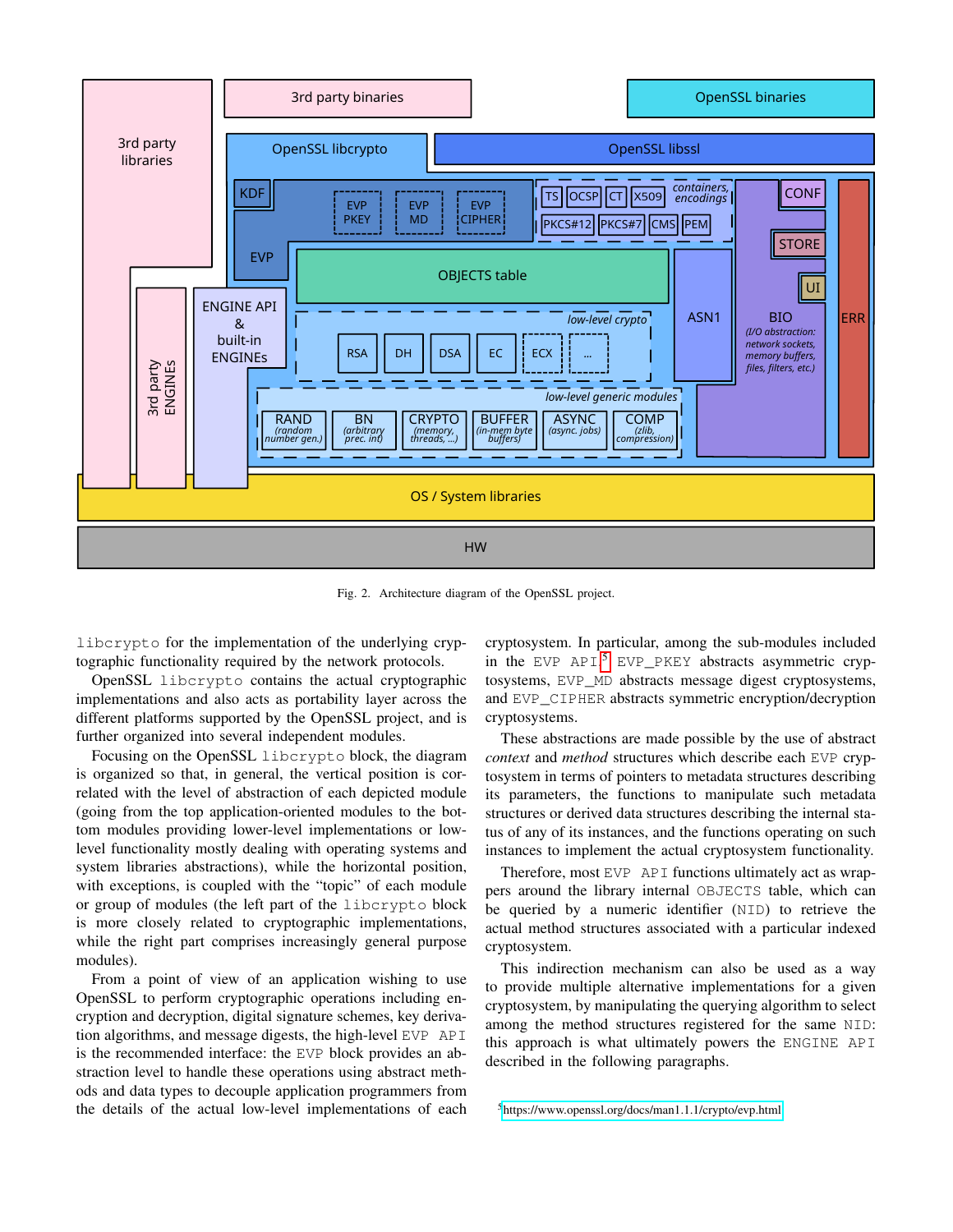## *B. What is an OpenSSL* ENGINE*?*

OpenSSL 0.9.6 introduced a new component to support alternative cryptography implementations, most commonly for interfacing with external crypto devices (e.g. accelerator cards), in the form of ENGINE objects.<sup>[6](#page-5-1)</sup>

These objects act as "containers for implementations of cryptographic algorithms" and can be statically linked in the OpenSSL library at compile-time or dynamically loaded at run-time in and out of the running application with low-overhead from external binary objects implementing the ENGINE  $API^7$  $API^7$  through a special built-in ENGINE called "dynamic".

Such dynamic ENGINEs are particularly interesting due to the flexibility they provide: (1) they allow to replace compiled-in implementations affected by known problems with newer ones, maintaining compatibility with existing applications; (2) they allow hardware vendors to release self-contained shared-libraries to add support for arbitrary hardware to work with applications based on OpenSSL, keeping their software outside of the main OpenSSL codebase; (3) they allow to reduce the memory impact of OpenSSL, by avoiding to statically link support for unneeded hardware at compile-time in favor of system configuration or automatically probing for supported devices at run-time and dynamically loading only the required cryptographic modules.

Dynamic ENGINEs are also interesting for software implementations: (1) they allow to replace compiled-in software implementations in case of bugs, vulnerabilities or sub-optimal performances with newer alternative implementations; (2) they provide an alternative in case of issues with the OpenSSL core development team decision-making process, decoupling the decision to adopt the OpenSSL library from the choice of individual cryptosystem implementations, without incurring the costs of maintaining a fork of the OpenSSL project or patch sets, while also providing transparent binary compatibility with existing applications; (3) they allow to backport newer cryptosystems in previous versions of the OpenSSL library and existing applications based on it; (4) they allow to easily add new cryptosystems or new implementations for already compiled-in cryptosystems to the OpenSSL library, providing a convenient way to test and benchmark new software implementations in a real-world context; (5) they offer a greater degree of freedom from the OpenSSL project toolchain, allowing developers to use different programming languages and build systems, further lowering the development and maintenance costs for developing plugin alternative implementations or new functionality; (6) they offer flexibility to solve licensing issues: currently the OpenSSL project is released under a "dual license" scheme, under the OpenSSL License, (a derivate of the Apache License 1.0) and the SSLeay License (similar to a 4-clause BSD License), and is in the process of transitioning to the Apache License 2.0. Contributors are thus forced to release their work under these licenses, which may be an issue especially when reusing code from projects released under a proprietary license or an incompatible copyleft license. Being objects dynamically loaded at runtime, engines can benefit from usually more flexible licensing requirements, providing a bridge towards software released under different licenses.

*Functionality provided by* ENGINE*s:* The cryptographic functionality that can be provided by an ENGINE implementation includes the following abstractions: (1) RSA\_METHOD, DSA\_METHOD, DH\_METHOD, EC\_METHOD; providing alternative RSA/DSA/etc. implementations; (2) RAND\_METHOD: providing alternative (pseudo-)random number generation implementations; (3) EVP\_CIPHER: providing alternative (symmetric) cipher algorithms; (4) EVP MD: providing alternative message digest algorithms; (5) EVP\_PKEY: providing alternative public-key algorithms.

### *C. Anatomy of a dynamic* ENGINE

At the highest level of abstraction, a dynamic ENGINE can be split into two functional blocks.

One block contains all the alternative implementations for the cryptosystems provided by the ENGINE: this part mainly consists of a collection of structs for each cryptosystem, each linking to the actual functions implementing its operations. For example, an EVP\_MD message digest struct would reference the actual init(), update(), and final() functions implementing the OpenSSL message digest streaming API, in addition to some utility functions allowing the OpenSSL library to cleanly handle, clone and destroy instances of the provided message digest implementation.

Every such struct would be individually registered against the OpenSSL library during the bind() process, and structs of the same kind (e.g. all the EVP\_MD structs, all the EVP\_- PKEY\_meth structs, etc.) are glued together by functions registered in the ENGINE object that allow the OpenSSL library to query the engine for lists of provided algorithms or a specific algorithm indexed by NID.

The other block contains the bind() method and the initialization and deinitialization functions: (1) the bind() method is called by the OpenSSL built-in dynamic EN-GINE upon load and is used to set the internal state of the ENGINE object and allocate needed resources, to set its id and name, and the pointers to the init(), finish(), and  $destroy()$  functions; (2) the init() function is called to derive a fully initialized functional reference to the ENGINE from a structural reference; (3) the finish() function is called when releasing an ENGINE functional reference, to free up any resource allocated to it; (4) the destroy() function is called upon unloading the ENGINE, when the last structural reference to it is released, to cleanly free any resource allocated upon loading it into memory.

## <span id="page-5-0"></span>*D. Curve25519, X25519 and Ed25519 in OpenSSL*

OpenSSL 1.1.0 introduced support for X25519: as a consequence of the way Curve25519 and X25519 are defined, instead of adding the curve inside the EC module containing

<span id="page-5-1"></span><sup>6</sup>[https://github.com/openssl/openssl/blob/OpenSSL\\_1\\_1\\_1-stable/](https://github.com/openssl/openssl/blob/OpenSSL_1_1_1-stable/README.ENGINE) [README.ENGINE](https://github.com/openssl/openssl/blob/OpenSSL_1_1_1-stable/README.ENGINE)

<span id="page-5-2"></span><sup>7</sup>[https://www.openssl.org/docs/man1.1.1/man3/ENGINE\\_init.html](https://www.openssl.org/docs/man1.1.1/man3/ENGINE_init.html)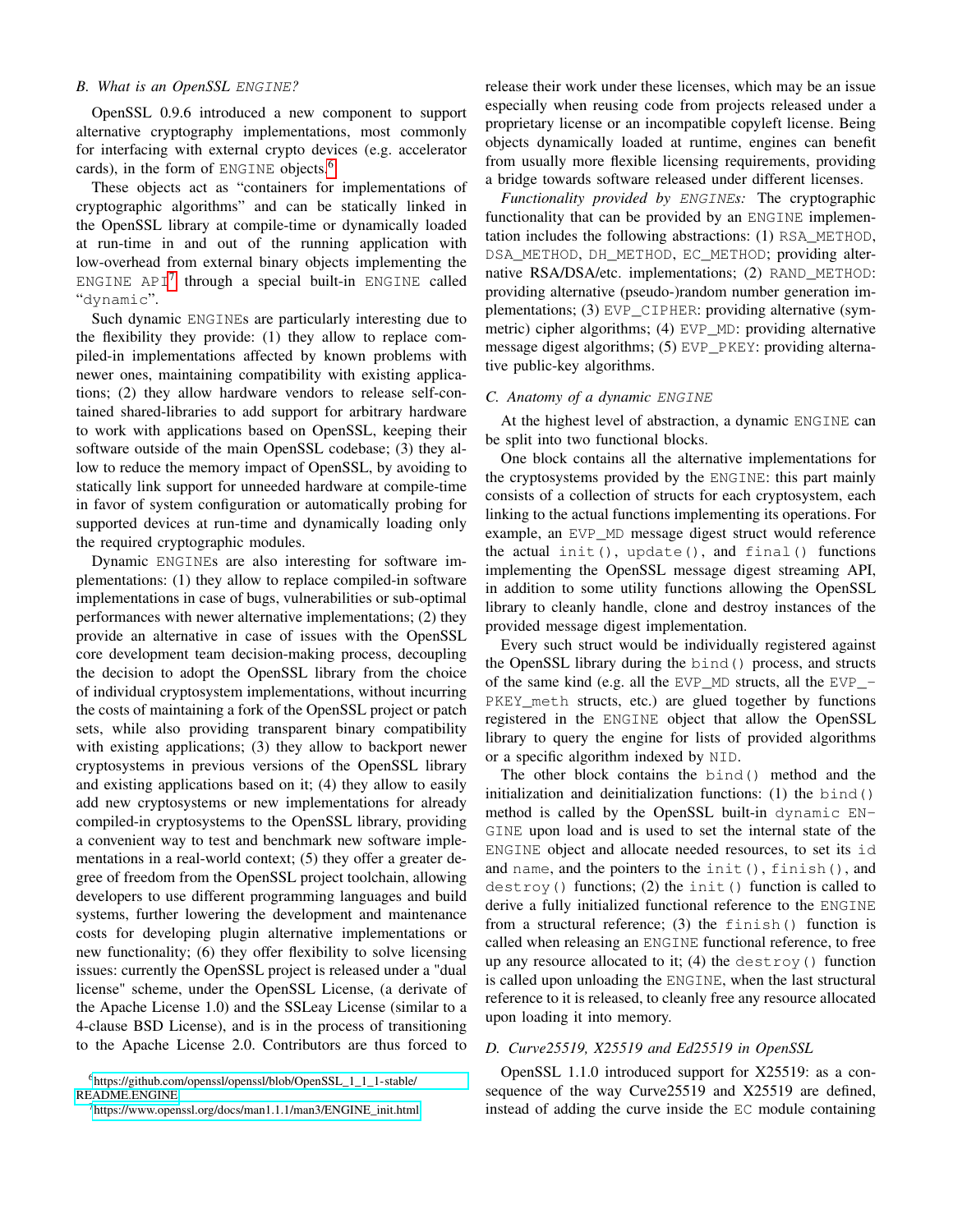every other elliptic-curve cryptosystem implementation based on prime or binary fields, the OpenSSL developers decided to add a dedicated ECX sub-module defining EVP\_PKEY\_meth structures directly linking to a self-contained portable C implementation of Curve25519 and the underlying finite field arithmetic.

The actual low-level portable C implementation was closely based on the ref10 version of Ed25519 in SUPERCOP 20141124 which, although portable, suffers huge speed penalties compared to implementations optimized for specific architectures or even portable 64-bit C code.

The latest release of OpenSSL (1.1.1) expanded the ECX sub-module to add a new EVP\_PKEY\_meth supporting the Ed25519 digital signature scheme (based on a seperate portable C implementation). During its development cycle, the X25519 low-level scalar multiplication was also revised, adding a specialized portable 64-bit C implementation, and an assembly implementation for x86\_64.

As a result, comparing the benchmarks of X25519 (in OpenSSL 1.1.0) and Ed25519 (in OpenSSL 1.1.1) cryptosystems with operations of analogous EC cryptosystem (e.g. over the NIST P-256 elliptic curve) does not yield the performance benefits expected from [\[4,](#page-13-3) [5\]](#page-13-4), as shown later in [Section V.](#page-8-0)

## IV. THE LIBSUOLA ENGINE

<span id="page-6-0"></span>libsuola<sup>[8](#page-6-1)</sup> takes advantage of the ENGINE API described in [Section III](#page-3-0) to provide alternative software implementations for X25519 and Ed25519, working as a bridge between OpenSSL and an external library.

libsuola itself is a shallow loadable module, i.e. it does not contain cryptographic implementations: the core part of libsuola is the code facing the OpenSSL APIs, that takes care of initializing data structures and registering abstract methods; these abstractions are routed to a "provider" module in libsuola, which finally links against the selected external library to provide the actual cryptographic functionality. To demonstrate the potential of the proposed methodology, we provide three different providers, among which the user can select at build time, each linking against a different implementation, and further described in [Section IV-D.](#page-8-1)

[Figure 3](#page-7-0) shows the architecture of libsuola (compiled selecting the libsodium provider) and its interactions with libsodium and OpenSSL. Selecting a different provider results in linking against another library or embedding, through static linking, an implementation inside the provider object, but the changes affect only the provider object, which is the only element providing cryptographic functionality.

For the installed applications that will benefit from the added functionality or alternative implementations, libsuola is completely transparent: at run time when OpenSSL is loaded by the application, the library reads from systemwide configuration files, and is instructed to subsequently load the libsuola ENGINE. Alternatively, through environment variables, it is possible to have application-specific OpenSSL configuration files or programmatically use the OpenSSL API from application code to explicitly load libsuola.

Independently of the way it is instructed to load the libsuola ENGINE, internally the OpenSSL library creates an instance of the built-in *dynamic* ENGINE, which in turn uses the OS dynamic loader to load libsuola.

As soon as it is loaded into memory, the *dynamic* ENGINE calls the libsuola suola\_bind() function which in turn: (1) sets the id and name fields in the ENGINE structure; (2) sets pointers to the destroy(), init() and finish() functions in the ENGINE structure; (3) registers NIDs for X25519, Ed25519 and the *identity message digest*: NID\_- X25519 is defined in OpenSSL since version 1.1.0, while NID\_ED25519 is only defined in 1.1.1. This step ensures that even in previous versions of OpenSSL the internal OBJECTS table includes definitions for both cryptosystems; (4) creates the structures to handle each implemented cryptosystem: the EVP\_MD md\_identity describing the *identity message digest* and two (EVP\_PKEY\_meth, EVP\_PKEY\_ASN1\_meth) pairs of structures for X25519 and Ed25519. Each of these structures is also registered in the internal OpenSSL OBJECTS table under the corresponding NID; (5) sets pointers to the digests(), pkey\_meths() and pkey\_asn1\_meths() callbacks in the ENGINE structure: these callbacks allow the OpenSSL library to manipulate the ENGINE handle querying for lists of implemented methods indexed by NID; (6) calls the provider suola\_implementation\_init() function to initialize the internals of the provider implementation.

The rest of libsuola consists of the collection of functions used to implement the functionality described by each of the structures registered in the suola\_bind() function, which map OpenSSL structures to the provider functionality. These are briefly described in the following paragraphs.

## *A.* libsuola *X25519*

X25519 is implemented through an EVP\_PKEY\_meth and a corresponding EVP\_PKEY\_ASN1\_meth. The first one mainly includes the definition of a keygen() and a derive() method, while the second includes methods for encoding and decoding X25519 private and public values.

The keygen() method delegates its core functionality to the suola scalarmult curve25519 base() function, which is then routed to the actual implementation through the selected provider.

The derive() method, called once the peer key has been set, performs a generic point scalar multiplication over Curve25519 through the provider suola\_scalarmult\_ curve25519() function.

#### *B.* libsuola *Ed25519*

Similarly, Ed25519 is also implemented through an EVP\_- PKEY\_meth and a corresponding EVP\_PKEY\_ASN1\_meth. The first one mainly includes the definition of a keygen(), a sign() and a derive() method; the second includes methods for encoding and decoding Ed25519 private and public values, as well as a *control* method that the OpenSSL

<span id="page-6-1"></span><sup>8</sup><https://github.com/romen/libsuola>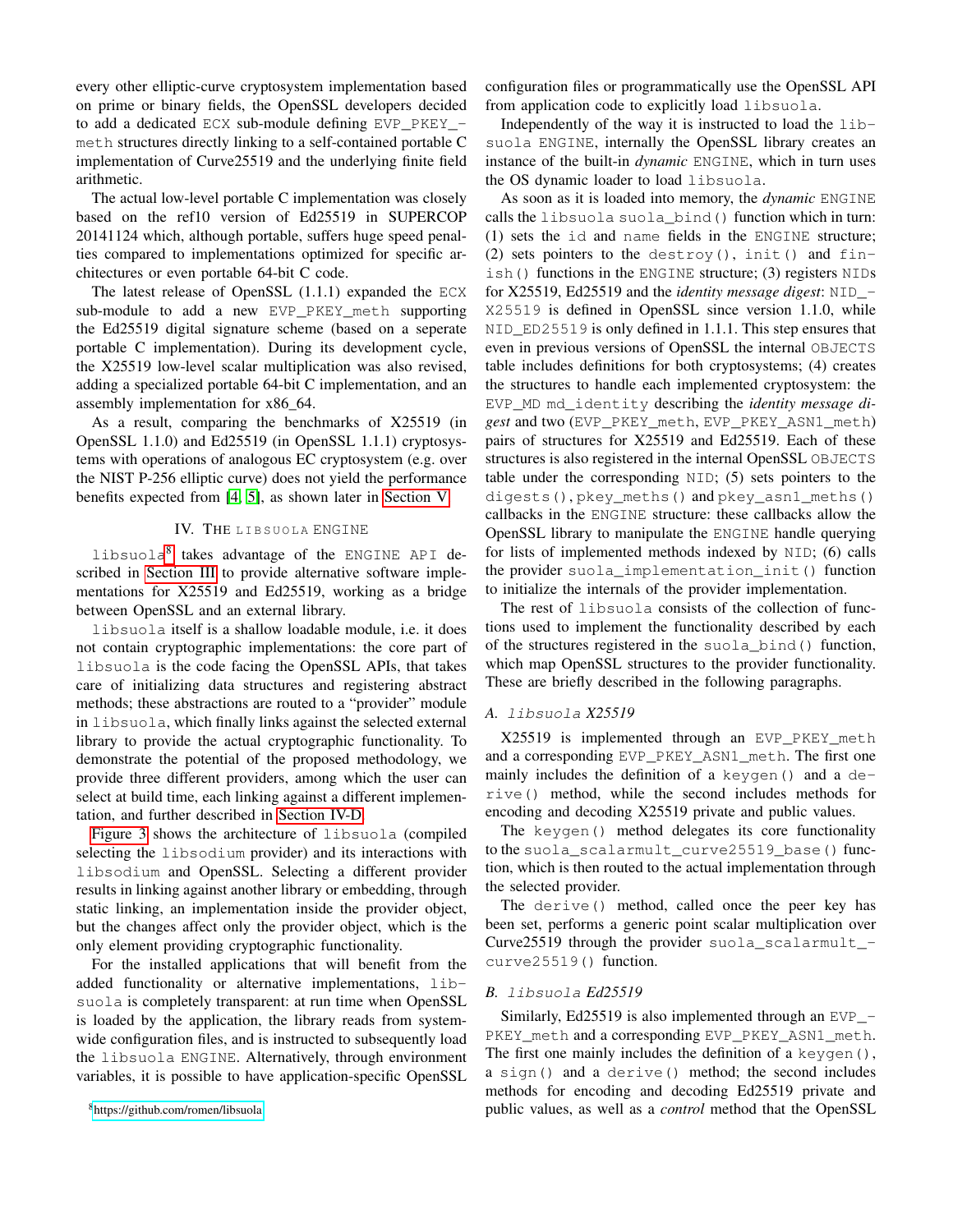

<span id="page-7-0"></span>Fig. 3. libsuola architecture and its interactions with libsodium and OpenSSL.

library uses to query for the default message digest algorithm associated with the digital signature cryptosystem, which in libsuola is set to return the NID for md\_identity.

The keygen() method for Ed25519 is mostly a wrapper around the provider suola\_sign\_ed25519\_seed\_keypair() function.

The sign() and verify() methods are wrappers around suola\_sign\_ed25519\_detached() and suola sign ed25519 verify detached()

functions in the provider. These functions implement a *PureEdDSA* signature scheme, i.e. where the message to be signed is directly used as an input to the signature generation algorithm, without a pre-hashing step as opposed to traditional digital signature schemes based on RSA, DSA or ECDSA or to the *PreHashEdDSA* signature scheme.

OpenSSL 1.1.1 introduced new API functions to support one-shot signature generation and verification cryptosystems like Ed25519, but using this approach in libsuola would make it incompatible with previous versions of OpenSSL. Instead, we chose to work around the limitations of the traditional API by adding a custom md identity message digest method to be used in the default pre-hash step performed by OpenSSL before the actual signature generation or verification.

## *C.* libsuola md\_identity

The EVP MD md identity is a custom message digest algorithm behaving as an identity function to be used as the pre-hash algorithm in the libsuola implementation of PureEd25519: the output of this message digest is a copy of the input message.

The EVP\_MD API in OpenSSL can be reduced to a *streaming* approach based on calling an init() function before starting the hash computation, repeated calls to an update () function until the whole input message is consumed, and a final call to a final() function to finalize the hash and retrieve its output. For md\_identity these functions are implemented as described below:

- **init()** Securely allocates an empty small buffer as the internal status of the message digest algorithm, tracks its length and sets to 0 the counter of used buffer bytes;
- **update()** Depending on the size of the input block and the availability of unused space, the internal buffer is securely reallocated to sufficiently increase its size. A copy of the new input block is then concatenated to the existing data in the buffer while tracking the length of the whole buffer and of the data contained in it;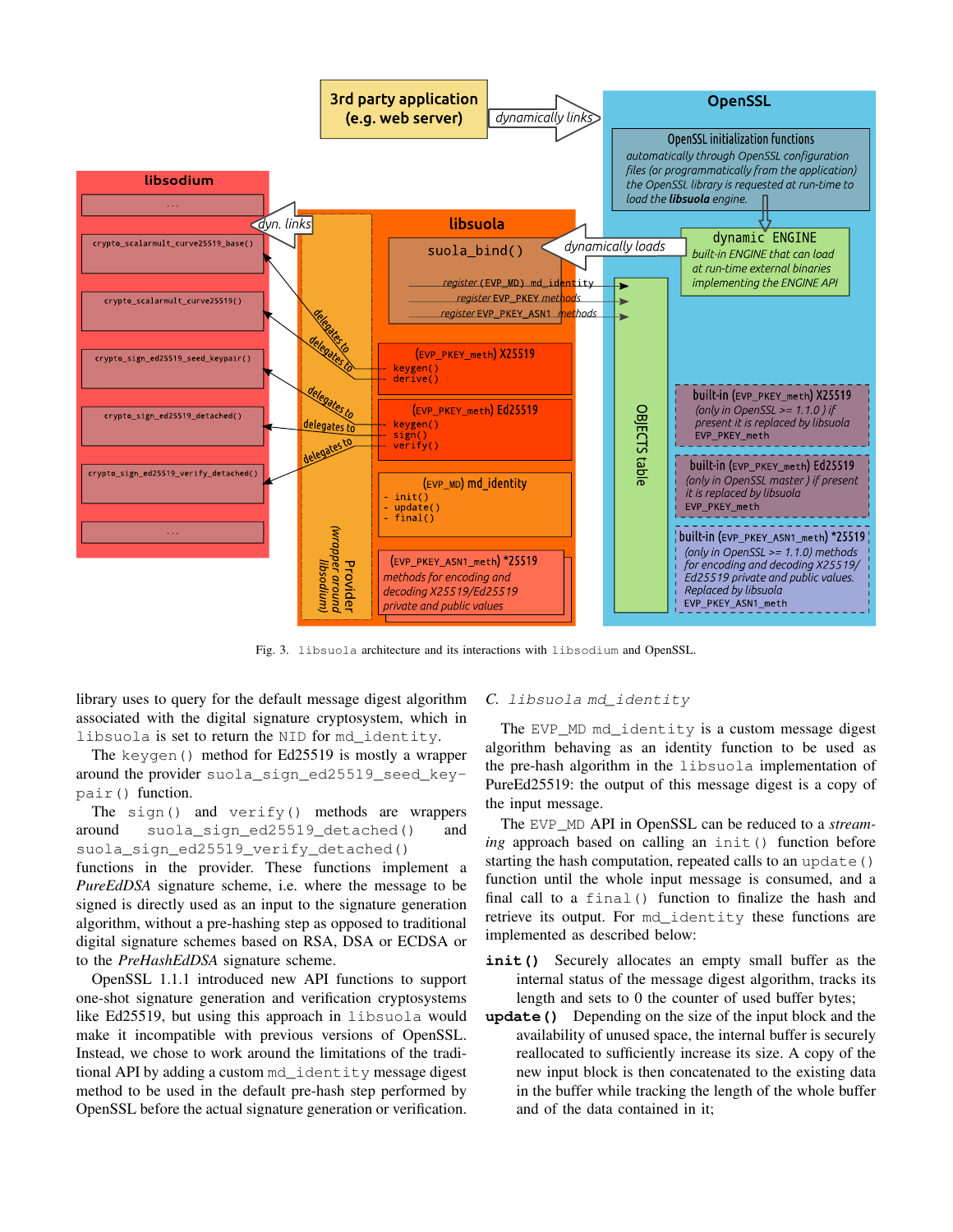**final ()** OpenSSL EVP\_MD API limits the maximum size of a message digest algorithm output thus, considering that no actual finalization is required and that the  $md$ identity algorithm is used only by code inside libsuola, we decided to work around this limit by gaining access to the internal md\_identity buffer directly from the Ed25519 EVP\_PKEY\_meth implementation, without ever using the final() function. As a result, the implementation of this function simply returns an error.

## <span id="page-8-1"></span>*D. Providers*

The actual cryptographic functionality provided by libsuola is entirely contained in the provider module. It determines which library libsuola is linked against, and routes the function calls from the OpenSSL structures described above to the relevant functions in the selected implementation.

To demonstrate the potential of the proposed methodology, we provide three different alternative providers: (1) the first provider, to which [Figure 3](#page-7-0) refers, links against libsodium, a fork of NaCl; (2) a second provider links against the HACL\* library, providing a formally verified implementation, through an API compatible with NaCl; (3) as a proof of concept, we develop a third provider which does not depend on an external library and internally embeds the provided functionality through static linking.

*libsuola-sodium:* For our first provider, libsodium was selected as a modern cryptographic library, designed emphasizing high security and ease-of-use, and addressing from its inception as a fork of NaCl many of the shortcomings we described in OpenSSL.

While the aim of our project is to provide support for emerging cryptography standards such as X25519 and Ed-25519 for currently deployed versions of OpenSSL, as detailed in [Section V,](#page-8-0) we also notice that, on the platforms we tested, the alternative implementations provided through libsodium generally performs equally or better than the built-in implementations included in the previous OpenSSL 1.1.0 release (supporting X25519 only). Even in the latest 1.1.1 release of OpenSSL (supporting both X25519 and Ed25519), the libsodium Ed25519 implementation provided through libsuola appears to be faster than the OpenSSL default implementation.

When this provider is selected, as depicted in [Figure 3,](#page-7-0) libsuola is dynamically linked against libsodium, hence when OpenSSL loads the ENGINE, the dynamic loader would automatically load both libsuola and libsodium.

The suola implementation init() function in this case calls sodium\_init() during the binding process to initialize libsodium internals.

*libsuola-hacl:* HACL\* [\[2\]](#page-13-1) is a very interesting target for our framework, as it presents a practical implementation of a cryptographic library, which is formally verified for memory safety and functional correctness with respect to its published standard specification, and aims to be "as fast as state-

of-the-art C implementations, while implementing standard countermeasures to timing side-channel attacks".

Through our proposed methodology it then becomes possible to integrate the guarantees of projects like this, that mathematically prove the absence of the defects we listed in [Section II-A,](#page-2-0) without needing to alter existing application to use a different cryptographic library.

HACL\* uses the same C API as libsodium for the NaCl constructions, so excluding some obvious prefix renaming, the mappings described in [Figure 3](#page-7-0) with respect to libsodium are analogous to the ones provided by this provider for the HACL\* library.

*libsuola-donna:* As a proof of concept, we implemented an alternative version of libsuola that statically links at compile-time against an implementation of Curve25519 and X25519 based on the work of Adam Langley and Andrew Moon.<sup>[9](#page-8-2)</sup>

Through this provider, the contents of the EVP\_PKEY\_ meth structures for Ed25519 and X25519 are routed as follows: (1) the keygen() functions ultimately link to, respectively, ed25519\_publickey() and curved25519\_ scalarmult\_basepoint() from floodyberry/ed-25519-donna/ed25519.c; (2) the Ed25519 sign() and verify() functions are implemented via, respectively, ed25519\_sign() and ed25519\_sign\_open() from floodyberry/ed25519-donna/ed25519.c; (3) the X25519 derive() function is not supported by the code in the floodyberry/ed25519-donna repository, so we opted to use the portable 64-bit C *donna* implemen-tation included in SUPERCOP<sup>[10](#page-8-3)</sup> in crypto\_scalarmult/curve25519/donna\_c64/smult.c. This implementation is not compatible with our 32-bit ARM testing environment, so on this platform at build time we replace it with another implementation from SUPERCOP, in crypto\_scalarmult/curve25519/neon2/scalarmult.s, contributed by Bernstein and Schwabe [\[32\]](#page-14-3), optimized for the NEON Advanced SIMD extension.

#### V. EXPERIMENTAL RESULTS

<span id="page-8-0"></span>Our last contribution consists in an experimental evaluation of the libsuola ENGINE, carried out by benchmarking the provided operations across different versions of OpenSSL on different target architectures, by analyzing how the proposed methodology effectively addresses the concerns listed in [Sec](#page-1-0)[tion II](#page-1-0) and its limits.

## *A. Benchmarks*

For the benchmarks, for which the detailed results are reported in [Appendix A,](#page-14-4) we targeted two platforms to address both the desktop/server scenario and a mobile/embedded system scenario: a 4-core/8-threads 3.4GHz Intel Core i5-6700 Skylake CPU [\(Table III\)](#page-14-5) and a quad-core 1.2GHz Broadcom BCM2837 CPU on a Raspberry Pi 3B on a 32-bit [\(Table IV\)](#page-15-0) and a 64-bit environment [\(Table V\)](#page-15-1).

<span id="page-8-2"></span><sup>9</sup><https://github.com/floodyberry/ed25519-donna>

<span id="page-8-3"></span><sup>10</sup><http://bench.cr.yp.to/supercop.html>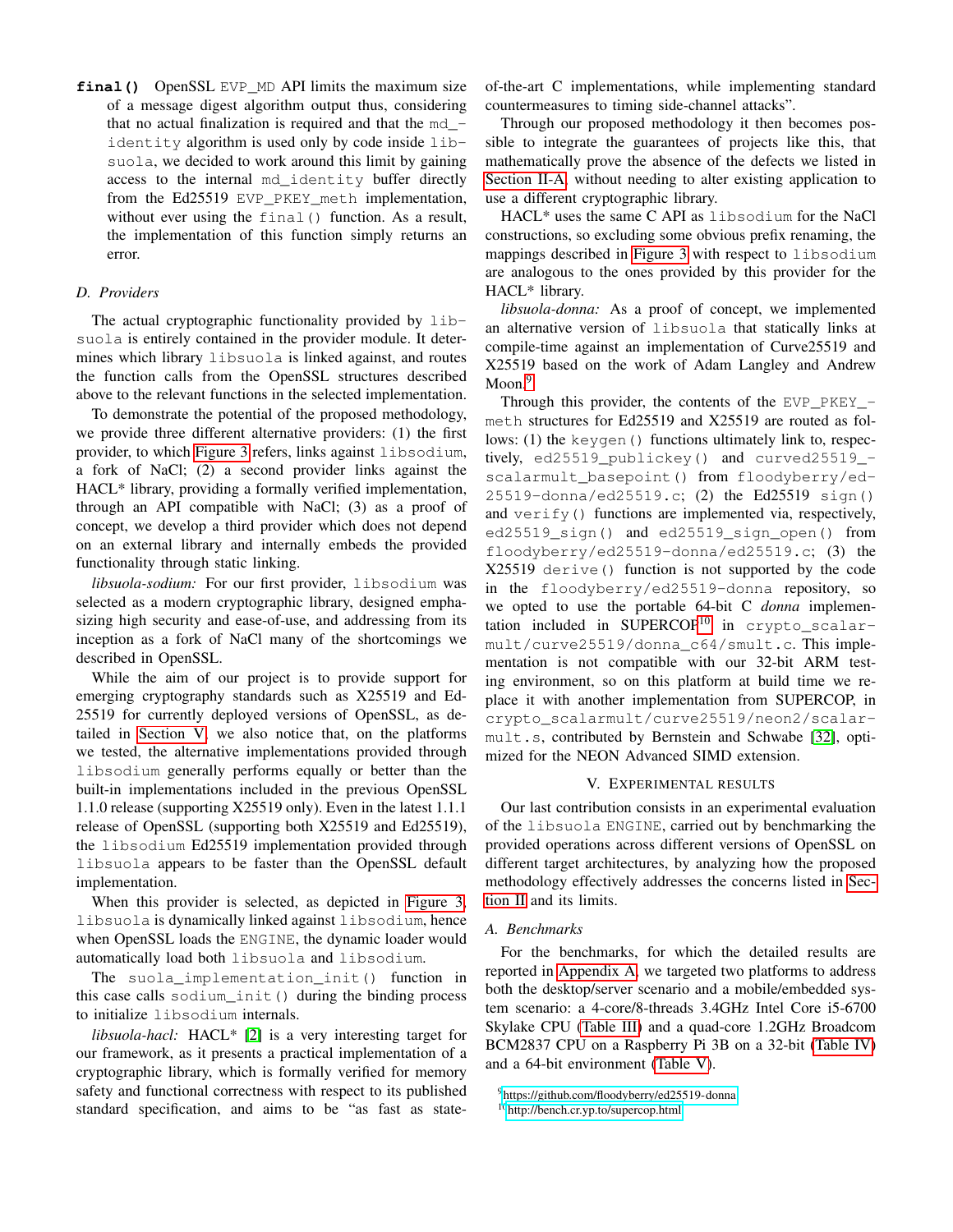We collected the measurements using a benchmarking application derived from the OpenSSL speed app, modified to use the EVP API for every operation and to measure CPU cycles for a fixed number of repeated runs of the specified operations (in contrast with measuring the number of repeated runs over a fixed amount of time). We linked the benchmarking application, and libsuola in its three different versions (i.e. one for each provider selected at compile time), against OpenSSL versions 1.0.2r (old LTS), 1.1.0j (old stable) and 1.1.1b (current LTS release).

The table reports the execution cost in CPU cycles for the following cryptosystem operations: key generation, ECDH shared secret derivation, digital signature generation, and digital signature verification. As a baseline reference, the table also presents the execution cost of these operations for cryptosystems based on the fast nistz256 implementation for the popular NIST P-256 elliptic curve.

The benchmarks demonstrate that our methodology achieves the goal of adding missing functionality to OpenSSL transparently for existing applications, and to replace the default implementations with alternative ones.

Excluding X25519 primitives in OpenSSL 1.1.1b, we also discovered that using libsuola-sodium, on top of adding missing functionality, generally also improves the performance of the listed primitives, as libsodium selects implementations that are more optimized for the test platforms.

We also note that, as claimed in [\[2\]](#page-13-1), HACL\* does generally achieve relatively good performance, comparable with the default implementations in OpenSSL, and notably in the case of X25519 derive() in OpenSSL 1.1.0j, the HACL\* implementation is even twice as fast as the default implementation on x86-64.

#### *B. Analysis and security evaluation*

In [Section I](#page-0-3) and [Section II](#page-1-0) we listed a series of concerns regarding software assurance, release strategies and limits of OpenSSL as a platform for researchers to motivate our work. In this section we analyze how our proposed methodology addresses those concerns and its limits.

*Software assurance:* We claim that the ENGINE approach is useful in preventing various vulnerabilities that plague OpenSSL, including e.g. traditional software defects, arithmetic defects in e.g. hand-coded assembly, and various sidechannel attack vectors. To support this claim, we use the following metric. We first enumerate all the CVEs issued by OpenSSL and then fetch the related security metadata for each CVE. To semi-automate this, we utilize the Computer Inci-dent Response Center Luxembourg (CIRCL) database<sup>[11](#page-9-0)</sup> that provides a contextual feed of security vulnerabilities. We then count the number of security advisories issued across selected vendors. We partially validated the results by examining the Debian and Ubuntu patches applied to package builds.

As a case study, we did the same analysis for libsodium, for which we found no CVEs issued—which does not mean

<span id="page-9-1"></span>TABLE II OPENSSL SECURITY STATISTICS ACROSS OS VENDORS, AS OF 08 APRIL 2019. THE ADVISORY COUNTS ARE RESTRICTED TO CVES AFFECTING L I B C R Y P T O.

| OpenSSL version                    | 1.0.2 | 1.1.0 | 1.1.1 |
|------------------------------------|-------|-------|-------|
| CVEs, total                        | 63    | 23    |       |
| CVEs, libssl                       | 22    | 9     |       |
| CVEs, liberypto                    | 41    | 14    |       |
| Amazon Linux Security Advisories   | 16    | 8     |       |
| Amazon Linux 2 Security Advisories | 3     | 3     |       |
| Debian Security Advisories         | 14    | 8     |       |
| Debian LTS Advisories              | 9     | 5     |       |
| Fedora Security Updates            | 42    | 18    |       |
| FreeBSD Security Advisories        | 29    | 14    |       |
| Gentoo Linux Security Advisories   | 11    | 5     |       |
| Oracle Security Advisories         | 22    |       |       |
| Redhat Security Advisories         | 33    | 12    |       |
| Slackware Security Advisories      | 15    | 6     |       |
| <b>SUSE Security Updates</b>       | 81    | 47    |       |
| <b>Ubuntu Security Notices</b>     | 15    |       |       |

there are no vulnerabilities, but is consistent with no patches found in said package builds. We carried out our analysis separately for all OpenSSL versions which are currently not EOL: 1.0.2, 1.1.0, and 1.1.1. Summarizing the [Table II](#page-9-1) results, we conclude that our approach of dedicated backend crypto providers for an ENGINE do not suffer from the same classes of security issues as the analogous functionality in libcrypto, supporting our claim.

It can also be argued that libsuola itself is adding even more surface for bugs and defects, that might result in additional risks. While this is definitely true for any additional line of code in a software system, we designed libsuola as a "shallow" ENGINE to minimize the risk of introducing such defects: libsuola itself is not providing any cryptographic functionality, and we designed it to maximize readability and maintainability making it modular.

Also, compared with the process of patching OpenSSL directly to add missing or alternative primitives, modifying our proposed ENGINE template is generally an easier process: the actual cryptographic functionality can be implemented using any language and build system as long as it produces C bindings that can be mapped in a dedicated "provider" module, while the ENGINE functionality remains separate and mostly reusable, which further minimizes the risks of introducing software defects.

*Release strategies:* One of our original goals was to facilitate the integration of missing functionality in end-of-life, yet still widely deployed, versions of OpenSSL, motivated by different release strategies applied by software providers in real-world systems as described in [Section II-B.](#page-2-1)

We demonstrated how the proposed approach allows to easily add or backport functionality in OpenSSL 1.0.2, and how this is done transparently for existing applications.

Alternatives to our approach usually require to manually recompile and install more recent versions of OpenSSL and then repeat the same process for each component of the software stack of the target system that depends on OpenSSL. Sometime this is not even possible if existing applications do

<span id="page-9-0"></span><sup>11</sup><https://www.circl.lu/services/data-feeds-cve/>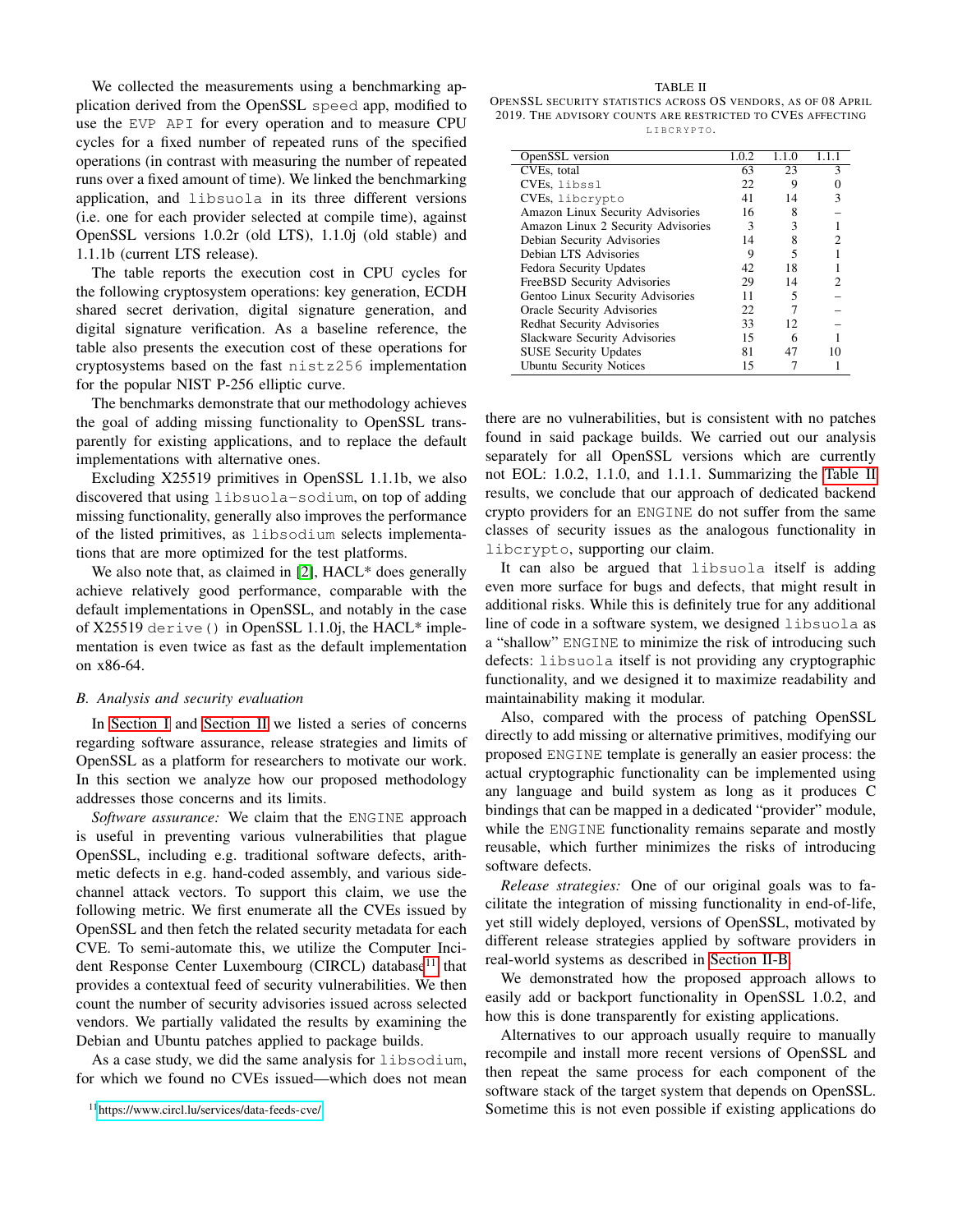not support the newer release of OpenSSL, in which case the system administrator would need to design a patch (or retrieve a trusted one) for the target software. This approach is impractical in most medium- or large-scale deployments, as it is costly to maintain and definitely adds even more surface for the rise of critical software defects and security vulnerabilities.

The same can be told about planning to replace the cryptographic provider for existing applications based on OpenSSL. Excluding some exceptions where software is designed with a "cryptographic module abstraction layer" to easily swap the default cryptographic module with alternative supported ones, most applications do not usually allow this level of flexibility, and extensive patches would be required to modify, for example, an application using OpenSSL to serve TLS connections to use a different library for the TLS stack supporting libsodium as the cryptographic primitive provider.

*Accessibility for researchers:* Another goal of our research listed in [Section I](#page-0-3) aimed at delivering a framework to enable researchers to do testing and benchmarks in real-world scenarios, and to easily disseminate novel implementations and primitives to a larger user audience.

Our proposed methodology achieve this by lowering the development and maintenance costs of adding functionality to the widely used OpenSSL library.

Freedom of choice in programming languages and building tools for the actual cryptographic implementation makes it easier to plug functionality into OpenSSL. It also lowers the long term maintenance costs, especially considering the usually long and possibly unfruitful process of proposing the addition of novel or alternative functionality into the main OpenSSL codebase. Moreover, the higher degree of freedom about licensing allows to further reduce the entry barrier for adding functionality to applications based on OpenSSL.

Finally, it provides an interesting framework to collect real data about researchers' novel contributions, which are readily comparable with existing functionality by reusing existing benchmarking facilities. Moreover, being an optional component and easy to plug in at run-time, it makes it easier for researchers to reach a wider user audience for more extensive testing or for releasing their projects.

## *C. Limits*

*The scope is limited to OpenSSL:* First and foremost, our proposed methodology applies to OpenSSL only. While it can be argued that this is sufficient considering the portion of the whole Internet that currently depends on OpenSSL as part of its security stack, we recognize that this is a strong limit of our proposed methodology. In [Section VI](#page-11-0) we discuss potential research directions to overcome this limit in the future.

*Overhead of linking to other libraries:* Another limit of our approach is the memory consumption: when using libsuola to integrate missing functionality in OpenSSL, in addition to the memory required by OpenSSL itself, libsuola and the library it depends on (libsodium or HACL\*) are also loaded into memory.

One can argue that this cost should be justified, e.g. in comparison with loading into memory only the library actually providing the cryptographic implementation (in our case either libsodium or HACL\*). It is true that if the application was rewritten to only use the primitives in libsodium —i.e. directly linking against libsodium —the memory cost would be more than halved compared to our approach. However: (1) this would require redesigning every single application that currently depends on OpenSSL, defying our goal of providing the additional functionality transparently to existing applications; (2) part of the design of libsodium (and NaCl) is based on providing only an opinionated set of primitives, therefore applications patched to rely exclusively on libsodium for their cryptographic needs would lose generality and compatibility with other applications, which is often not an option; (3) libsodium only provides cryptographic primitives, so redesigning the applications as has been proposed would also incur the additional cost (and security risks) of selecting and adapting to yet another library to implement the protocol functionality (e.g. TLS) on top of libsodium.

For these reasons we do not believe that such comparison is fair, because what forks of NaCl gain in elegance, conciseness, ease-of-use, performance and security comes at the cost of not being interoperable with projects that do not implement the same set of primitives, and with both the benefits and the drawbacks of being only a cryptographic library and not a full stack library.

libsuola *memory overhead:* Regarding the overhead of libsuola itself, with respect to memory consumption, its footprint is negligible compared with the memory requirements of OpenSSL across all the tested architectures and OpenSSL versions.

To give some figures, in the case of our x86\_64 target platform and OpenSSL 1.1.1, the resident set size in memory of libsuola.so alone totals 60 KB, compared with over 2 MB of memory occupied by OpenSSL alone (excluding the additional 1.2 MB occupied by libc, libpthread, and libdl which are required by OpenSSL).

libsuola *computational overhead:* With respect to computation, excluding from our analysis md\_identity which is not of particular relevance, libsuola itself adds some computational overhead once when it is dynamically loaded by OpenSSL during initialization, and a small computational cost every time the functions wrapping the actual cryptographic primitives in the provider module are called.

OpenSSL uses exactly the same level of indirection whether the function implementing a primitive resides in OpenSSL itself or in an external ENGINE. The additional cost comes from the fact that the implementing function is resolved with the memory address of the function in the provider object inside libsuola, which then calls the actual function in libsodium, HACL\* or the internal object with the donna implementation.

With the libsuola-donna case the wrapper is actually required as the donna implementation does not implement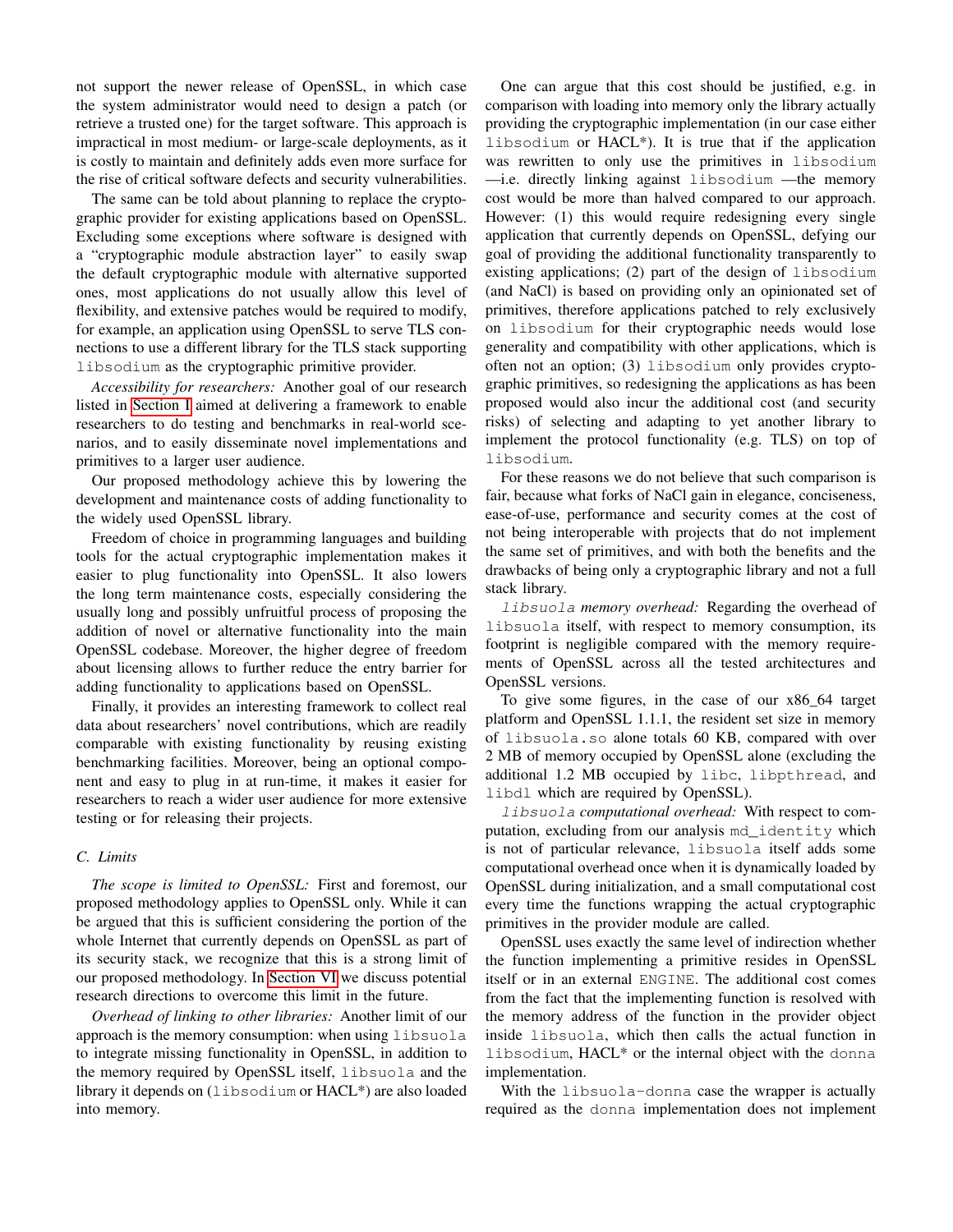the NaCl C API, but in the case of libsuola-sodium and libsuola-hacl, where the wrapper only calls the relevant function in the target library, this overhead could be erased by annotating the source code of the providers with compiler attributes to instead resolve the final function pointer at load time, so that OpenSSL would call directly the relevant function in the target library.

This further optimization would come at the cost of higher complexity, inferior code readability and limited portability, which we deemed to be not in line with the stated goals of our project. We also believe that researchers who strongly need to squeeze out every single superfluous assembly instruction, while testing their code against OpenSSL through our proposed methodology, will have no problem implementing the described expedient.

## VI. RELATED WORK

<span id="page-11-0"></span>We focused our analysis on the OpenSSL project and on ENGINEs as the native mechanism to handle alternative cryptographic implementations for the supported primitives. In this section, we present an overview of how other security standards, libraries, and frameworks address extensibility.

Describing programming interfaces and application protocols to provide interoperability and transparency between applications and cryptographic providers in the form of hardware and software cryptographic modules is a decades-old problem. Standardization bodies, operating systems, security software and hardware vendors, manufacturers and various organizations over the years approach the issue aiming for akin goals but with different approaches (e.g. regarding the cryptographic awareness required to adopt the proposed solution), trust models and features.

*Standards:* One of the more relevant and widespread cryptographic standards is PKCS #11 [\[33\]](#page-14-6): it specifies the "Cryptoki" API for devices that hold cryptographic information and perform cryptographic functions, presenting applications an abstract "cryptographic token" view, thus providing a separation layer between applications and specific algorithms and implementations. The PKCS #11 API defines abstract object types to represent symmetric and asymmetric crypto keys, digital signature keys, X.509 certificates, hash functions, MACs, and other common cryptographic objects, and all the functions needed to generate, modify, use and delete such objects. Just like OpenSSL ENGINEs, PKCS #11 was originally designed for hardware devices, but the level of abstraction provided allows it to be used also for software cryptographic modules. By design, PKCS #11 defines use cases with many applications and many tokens, allowing interaction and the possibility to choose among alternative implementations.

Other related standards that aim to separate applications from cryptographic implementation details include GSS-API [\[34,](#page-14-7) [35\]](#page-14-8) and IDUP-GSS-API [\[36\]](#page-14-9), CDSA [\[37\]](#page-14-10), SS-API [\[38\]](#page-14-11), and the Simple Cryptographic Program Interface [\[39\]](#page-14-12).

These standards were excluded as an alternative to the presented libsuola approach because currently they are not natively supported by OpenSSL: e.g. PKCS #11 support relies on an external dynamic ENGINE.

*Operating System assisted crypto:* Operating Systems are by design natural candidates to provide security services and abstraction of hardware capabilities to users and applications of a system. Modern OS designs provide a hardware abstraction layer (HAL), separation of security contexts and levels, access control, authentication of loadable modules and binaries, have privileged access to cryptographic units and coprocessors, and usually already require a set of cryptographic primitives for their internal functions.

The OpenBSD/FreeBSD Cryptographic Framework (OCF) provides convenient access to the kernel cryptographic functionalities (including symmetric and public-key crypto, hashes, MACs, access to crypto hardware accelerators and RNGs) to userspace through a /dev/crypto pseudo-device [\[40,](#page-14-13) [41\]](#page-14-14) and a standard ioctl interface, simplifying the development of applications and reducing the required cryptographic awareness of application developers.

Recent versions of the Linux kernel include the AF\_- ALG interface (providing access to the kernel symmetric crypto functions through the socket interface), while inde-pendent developers maintain a set of patches<sup>[12](#page-11-1)</sup> to provide a /dev/crypto ioctl interface compatible with the OCF one. See [\[42\]](#page-14-15) for a performance analysis of this framework in different usage scenarios and [\[43\]](#page-14-16) for a proposal to enhance this framework to provide decoupling of cryptographic keys from applications for increased forward secrecy properties. A different project provides a complete port of OCF to the Linux kernel<sup>[13](#page-11-2)</sup>, including the  $i$  octl interface but using the ported implementations instead of the native Linux crypto capabilities.

Microsoft Windows OSs expose a Cryptographic Application Programming Interface (CAPI, a.k.a. CryptoAPI), providing an abstraction layer and a set of dynamically linked libraries decoupling applications from the functionality provided by Cryptographic Service Providers (CSP). The supported functionality includes RNGs, symmetric and publickey crypto, hashes and MACs, authentication, PKI and key storage. The "Cryptographic API: Next Generation" (CNG)<sup>[14](#page-11-3)</sup> is the latest long-term replacement of the original API, providing a compatibility layer and featuring better support for configuration, cryptographic agility, and a wider selection of supported primitives, covering the whole NSA Suite B [\[44\]](#page-14-17) (including ECC).

Support of OS-provided cryptographic functionality in OpenSSL is generally implemented through dedicated EN-GINEs.

*Other security libraries and frameworks:* Mozilla NSS<sup>[15](#page-11-4)</sup> is another widespread set of libraries supporting cross-platform development of security-enabled client and server applications.

<span id="page-11-1"></span><sup>12</sup><http://cryptodev-linux.org>

<span id="page-11-3"></span><span id="page-11-2"></span><sup>13</sup><http://ocf-linux.sourceforge.net/>

<sup>14</sup>[https://msdn.microsoft.com/en-us/library/windows/desktop/aa375276.](https://msdn.microsoft.com/en-us/library/windows/desktop/aa375276.aspx) [aspx](https://msdn.microsoft.com/en-us/library/windows/desktop/aa375276.aspx)

<span id="page-11-4"></span><sup>15</sup><https://developer.mozilla.org/en-US/docs/Mozilla/Projects/NSS>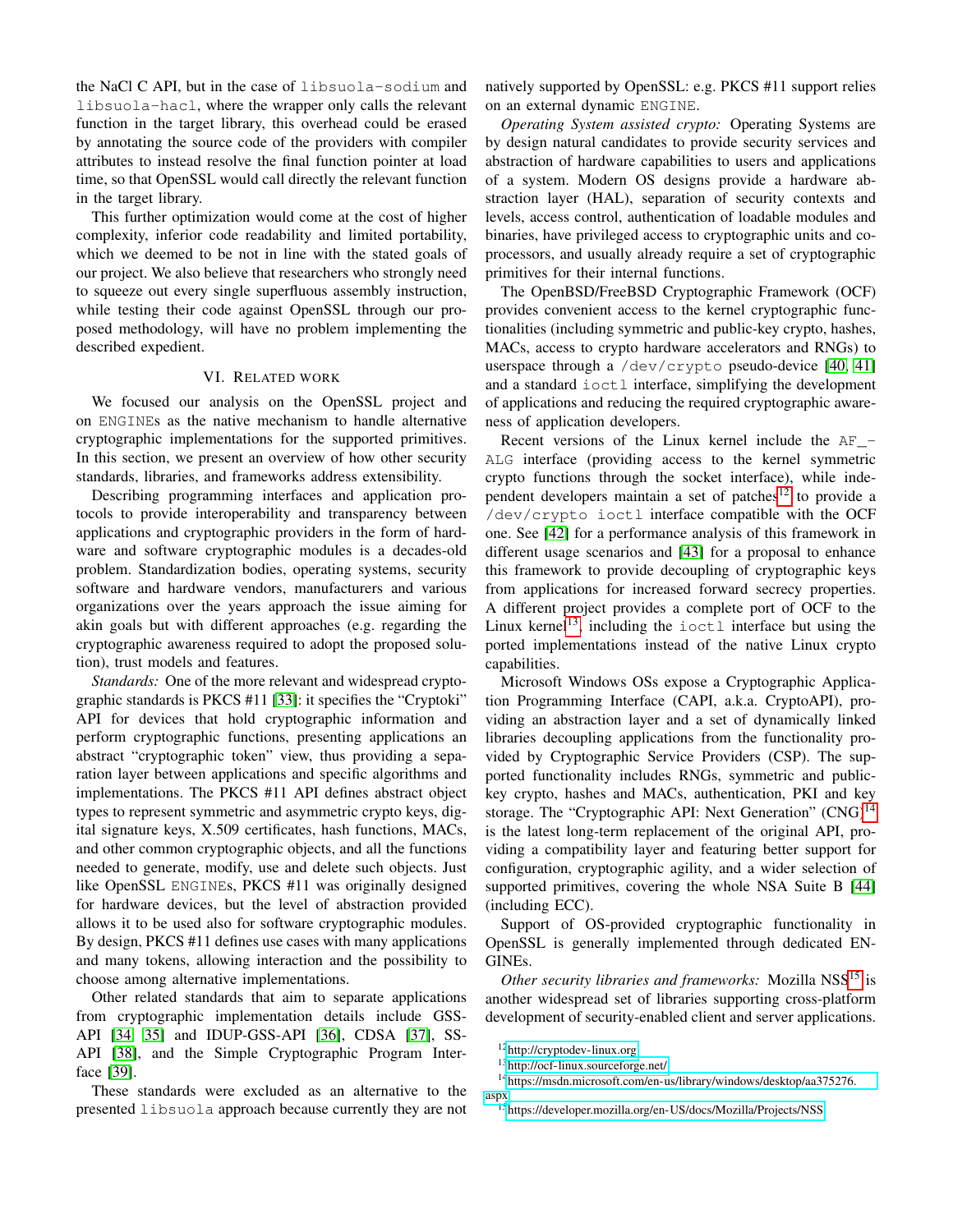It has native PKCS #11 support for hardware and software security modules, and indeed the internal cryptosystem implementations are encapsulated in a software PKCS #11 token, allowing selection among alternative implementations of crypto primitives during configuration.

 $GnuTLS<sup>16</sup>$  $GnuTLS<sup>16</sup>$  $GnuTLS<sup>16</sup>$  is a high-level library providing TLS support, and relies on other libraries for crypto primitives. It features a multilayered architecture, based on a Cryptography Provider Layer, which provides abstraction from the actual providers for individual primitives and allows transparent access to implementations provided by the underlying cryptographic software library (i.e. libgcrypt or nettle), to OS assisted crypto (e.g. /dev/crypto or CAPI), non-privileged CPU crypto instructions (e.g. Intel AES-NI), and TPM or hardware and software cryptographic modules through a rich native support for PKCS #11. The architecture also provides functions to override symmetric crypto implementations and "abstract private keys" as a way to handle abstractions over keys stored in hardware modules (PKCS #11 or TPM) or over operations implemented directly using an external API.

ARM mbed  $TLS^{17}$  $TLS^{17}$  $TLS^{17}$  (formerly known as PolarSSL) has optional support for Hardware Security Modules (HSM) with PKCS #11, and supports the replacement of specific functions or full cryptosystem modules with alternative implementations, but limited to compile time.<sup>[18](#page-12-3)</sup>

cryptlib [\[45,](#page-14-18) [46\]](#page-14-19) has built-in native support for selected hardware crypto accelerators and for PKCS #11 devices, ensuring that the API for any crypto device is identical to the API of cryptlib native crypto implementations, allowing easy and transparent migration of applications from the native software implementations to the use of crypto devices.

The Java SDK includes the Java Secure Socket Extension  $(JSSE)$ ,<sup>[19](#page-12-4)</sup> and the Java Cryptography Architecture  $(JCA)$ .<sup>[20](#page-12-5)</sup> These modular frameworks provide an abstraction layer respectively for secure network protocols like TLS and for cryptographic primitive implementations. Through the factory method design pattern and the Service Provider Interface (SPI) programming interface, JCA supports the registration of Cryptographic Service Provider (CSP) instances. Applications using the framework can either select a specific CSP for a primitive or let the system configuration select the most suitable implementation at runtime, attaining complete decoupling between applications and crypto implementations.

Other libraries have a completely opposite design philosophy: NaCl and libsodium, for example, are intentionally designed as simplified and opinionated libraries to avoid "cryptographic disasters" due to insufficient cryptographic awareness of application developers. As such, cryptographic agility and configurability are considered "antifeatures" due to

the inherent complexity costs and the risk of enabling adopters to select insecure combinations of primitives.

From this brief survey, PKCS #11, due to its widespread support, appears to be a suitable candidate to provide alternative crypto primitive implementations portable across different libraries. Unfortunately, OpenSSL does not natively support PKCS #11, but only through a third party ENGINE implementation. Nonetheless, this application of PKCS #11 seems to be an interesting direction for further research on this topic.

## VII. CONCLUSION

<span id="page-12-0"></span>In this work, we analyzed issues affecting real-world security across currently deployed, ubiquitous cryptography software libraries. The consequences derived from these issues include: (1) limited assurance that software implementations are functionally correct; (2) low or non-existent accountability in the software engineering decision-making process; (3) costly and nonscalable upkeep of custom builds augmented with new features; (4) and additional security risks due to conflicting release strategies between cryptographic libraries and OS vendors.

In addition, we also examined some factors that hinder researchers and practitioners from achieving timely and widespread dissemination of their scientific results in realworld applications, thus impeding the potential impact of current cryptography research.

As a possible solution, we presented the adoption of OpenSSL ENGINEs as a framework to overcome these limits and as a convenient tool for researchers to disseminate, test and benchmark their contributions in real-world applications. We demonstrated the usage, viability, limits and benefits of this framework through libsuola, a project that aims at providing support for emerging cryptography standards such as X25519 and Ed25519 for currently deployed versions of OpenSSL, while being completely transparent for existing applications.

Due to the nature of this research, we expect it to be the foundation for future work aiming at bridging the gaps between research results and real-world applications. Our methodology has already been applied [\[47\]](#page-14-20) in NIST's ongoing post-quantum cryptosystem standardization competition [\[48\]](#page-14-21). We intend to explore automated ENGINE construction, potentially leading to tooling that rigs together popular researchdriven APIs (e.g. SUPERCOP) with practice-driven APIs. Moreover, we also expect it to serve as a means to enhance future research efforts, by providing a framework to ease the testing and benchmarking of novel scientific results in realworld systems and settings.

## *Acknowledgments*

Supported in part by Academy of Finland grant 303814. This article is based in part upon work from COST Action IC1403 CRYPTACUS, supported by COST (European Cooperation in Science and Technology).

<span id="page-12-1"></span><sup>16</sup><https://www.gnutls.org/>

<span id="page-12-2"></span><sup>17</sup><https://tls.mbed.org/>

<span id="page-12-4"></span><span id="page-12-3"></span><sup>18</sup>[https://tls.mbed.org/kb/development/hw\\_acc\\_guidelines](https://tls.mbed.org/kb/development/hw_acc_guidelines)

<sup>19</sup>[https://docs.oracle.com/javase/8/docs/technotes/guides/security/jsse/](https://docs.oracle.com/javase/8/docs/technotes/guides/security/jsse/JSSERefGuide.html) [JSSERefGuide.html](https://docs.oracle.com/javase/8/docs/technotes/guides/security/jsse/JSSERefGuide.html)

<span id="page-12-5"></span><sup>20</sup>[https://docs.oracle.com/javase/8/docs/technotes/guides/security/crypto/](https://docs.oracle.com/javase/8/docs/technotes/guides/security/crypto/CryptoSpec.html) [CryptoSpec.html](https://docs.oracle.com/javase/8/docs/technotes/guides/security/crypto/CryptoSpec.html)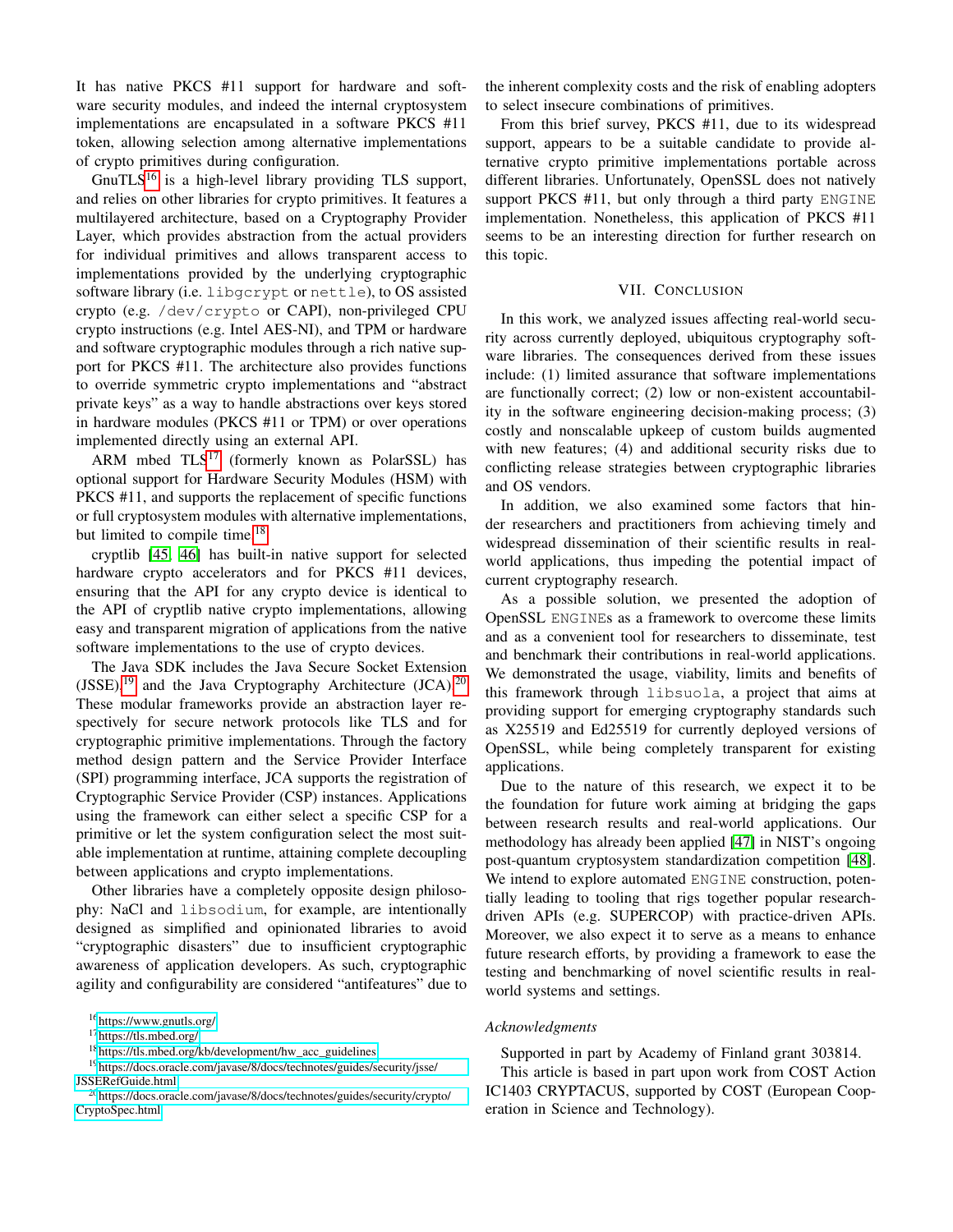#### **REFERENCES**

- <span id="page-13-0"></span>[1] D. J. Bernstein, T. Lange, and P. Schwabe, "The security impact of a new cryptographic library," in *Progress in Cryptology - LATINCRYPT 2012 - 2nd International Conference on Cryptology and Information Security in Latin America, Santiago, Chile, October 7-10, 2012. Proceedings*, ser. Lecture Notes in Computer Science, A. Hevia and G. Neven, Eds., vol. 7533. Springer, 2012, pp. 159–176. [Online]. Available: [https://doi.org/10.1007/978-3-642-33481-8\\_9](https://doi.org/10.1007/978-3-642-33481-8_9)
- <span id="page-13-1"></span>[2] J. K. Zinzindohoué, K. Bhargavan, J. Protzenko, and B. Beurdouche, "HACL\*: A verified modern cryptographic library," in *Proceedings of the 2017 ACM SIGSAC Conference on Computer and Communications Security, CCS 2017, Dallas, TX, USA, October 30 - November 03, 2017*, B. M. Thuraisingham, D. Evans, T. Malkin, and D. Xu, Eds. ACM, 2017, pp. 1789–1806. [Online]. Available: <http://doi.acm.org/10.1145/3133956.3134043>
- <span id="page-13-2"></span>[3] D. J. Bernstein and T. Lange, "eBACS: ECRYPT Benchmarking of Cryptographic Systems," [Online; accessed 30-August-2017]. [Online]. Available:<https://bench.cr.yp.to>
- <span id="page-13-3"></span>[4] D. J. Bernstein, "Curve25519: New Diffie-Hellman speed records," in *Public Key Cryptography - PKC 2006, 9th International Conference on Theory and Practice of Public-Key Cryptography, New York, NY, USA, April 24-26, 2006, Proceedings*, ser. Lecture Notes in Computer Science, M. Yung, Y. Dodis, A. Kiayias, and T. Malkin, Eds., vol. 3958. Springer, 2006, pp. 207–228. [Online]. Available: [https://doi.org/10.1007/11745853\\_14](https://doi.org/10.1007/11745853_14)
- <span id="page-13-4"></span>[5] D. J. Bernstein, N. Duif, T. Lange, P. Schwabe, and B. Yang, "High-speed high-security signatures," *J. Cryptographic Engineering*, vol. 2, no. 2, pp. 77–89, 2012. [Online]. Available: [https://doi.org/10.](https://doi.org/10.1007/s13389-012-0027-1) [1007/s13389-012-0027-1](https://doi.org/10.1007/s13389-012-0027-1)
- <span id="page-13-5"></span>[6] A. Langley, M. Hamburg, and S. Turner, "Elliptic Curves for Security," Internet Requests for Comments, RFC Editor, RFC 7748, Jan. 2016. [Online]. Available:<https://datatracker.ietf.org/doc/rfc7748/>
- <span id="page-13-6"></span>[7] S. Josefsson and I. Liusvaara, "Edwards-Curve Digital Signature Algorithm (EdDSA)," Internet Requests for Comments, RFC Editor, RFC 8032, Jan. 2017. [Online]. Available: [https://datatracker.ietf.org/](https://datatracker.ietf.org/doc/rfc8032/) [doc/rfc8032/](https://datatracker.ietf.org/doc/rfc8032/)
- <span id="page-13-7"></span>[8] E. Rescorla, "The transport layer security (TLS) protocol version 1.3," Internet Requests for Comments, RFC Editor, RFC 8446, Aug. 2018. [Online]. Available:<https://datatracker.ietf.org/doc/rfc8446/>
- <span id="page-13-8"></span>[9] Y. Nir, S. Josefsson, and M. Pégourié-Gonnard, "Elliptic Curve Cryptography (ECC) Cipher Suites for Transport Layer Security (TLS) Versions 1.2 and Earlier," Internet Requests for Comments, RFC Editor, RFC 8422, Aug. 2018. [Online]. Available: [https:](https://datatracker.ietf.org/doc/rfc8422/) [//datatracker.ietf.org/doc/rfc8422/](https://datatracker.ietf.org/doc/rfc8422/)
- <span id="page-13-9"></span>[10] E. Käsper and P. Schwabe, "Faster and timing-attack resistant AES-GCM," in *Cryptographic Hardware and Embedded Systems - CHES 2009, 11th International Workshop, Lausanne, Switzerland, September 6-9, 2009, Proceedings*, ser. Lecture Notes in Computer Science, C. Clavier and K. Gaj, Eds., vol. 5747. Springer, 2009, pp. 1–17. [Online]. Available: [https://doi.org/10.1007/978-3-642-04138-9\\_1](https://doi.org/10.1007/978-3-642-04138-9_1)
- <span id="page-13-10"></span>[11] J. W. Bos, C. Costello, L. Ducas, I. Mironov, M. Naehrig, V. Nikolaenko, A. Raghunathan, and D. Stebila, "Frodo: Take off the ring! Practical, quantum-secure key exchange from LWE," in *Proceedings of the 2016 ACM SIGSAC Conference on Computer and Communications Security, Vienna, Austria, October 24-28, 2016*, E. R. Weippl, S. Katzenbeisser, C. Kruegel, A. C. Myers, and S. Halevi, Eds. ACM, 2016, pp. 1006–1018. [Online]. Available: <http://doi.acm.org/10.1145/2976749.2978425>
- <span id="page-13-11"></span>[12] C. Meyer and J. Schwenk, "SoK: Lessons learned from SSL/TLS attacks," in *Information Security Applications - 14th International Workshop, WISA 2013, Jeju Island, Korea, August 19-21, 2013, Revised Selected Papers*, ser. Lecture Notes in Computer Science, Y. Kim, H. Lee, and A. Perrig, Eds., vol. 8267. Springer, 2013, pp. 189–209. [Online]. Available: [https://doi.org/10.1007/978-3-319-05149-9\\_12](https://doi.org/10.1007/978-3-319-05149-9_12)
- <span id="page-13-12"></span>[13] E. Biham, Y. Carmeli, and A. Shamir, "Bug attacks," in *Advances in Cryptology - CRYPTO 2008, 28th Annual International Cryptology Conference, Santa Barbara, CA, USA, August 17-21, 2008. Proceedings*, ser. Lecture Notes in Computer Science, D. A. Wagner, Ed., vol. 5157. Springer, 2008, pp. 221–240. [Online]. Available: [https://doi.org/10.1007/978-3-540-85174-5\\_13](https://doi.org/10.1007/978-3-540-85174-5_13)
- <span id="page-13-13"></span>[14] B. B. Brumley, M. Barbosa, D. Page, and F. Vercauteren, "Practical realisation and elimination of an ECC-related software bug attack," in *Topics in Cryptology - CT-RSA 2012 - The Cryptographers' Track at*

*the RSA Conference 2012, San Francisco, CA, USA, February 27 - March 2, 2012. Proceedings*, ser. Lecture Notes in Computer Science, O. Dunkelman, Ed., vol. 7178. Springer, 2012, pp. 171–186. [Online]. Available: [https://doi.org/10.1007/978-3-642-27954-6\\_11](https://doi.org/10.1007/978-3-642-27954-6_11)

- <span id="page-13-14"></span>[15] R. Dubois, "Trapping ECC with invalid curve bug attacks," *IACR Cryptology ePrint Archive*, vol. 2017, no. 554, 2017. [Online]. Available:<http://eprint.iacr.org/2017/554>
- <span id="page-13-15"></span>[16] J. B. Almeida, M. Barbosa, G. Barthe, A. Blot, B. Grégoire, V. Laporte, T. Oliveira, H. Pacheco, B. Schmidt, and P. Strub, "Jasmin: High-assurance and high-speed cryptography," in *Proceedings of the 2017 ACM SIGSAC Conference on Computer and Communications Security, CCS 2017, Dallas, TX, USA, October 30 - November 03, 2017*, B. M. Thuraisingham, D. Evans, T. Malkin, and D. Xu, Eds. ACM, 2017, pp. 1807–1823. [Online]. Available: <http://doi.acm.org/10.1145/3133956.3134078>
- <span id="page-13-16"></span>[17] C. Percival, "Cache missing for fun and profit," in *BSDCan 2005, Ottawa, Canada, May 13-14, 2005, Proceedings*, 2005. [Online]. Available:<http://www.daemonology.net/papers/cachemissing.pdf>
- <span id="page-13-17"></span>[18] D. J. Bernstein, "Cache-timing attacks on AES," 2005. [Online]. Available:<http://cr.yp.to/papers.html#cachetiming>
- <span id="page-13-18"></span>[19] S. Gueron, "Efficient software implementations of modular exponentiation," *J. Cryptographic Engineering*, vol. 2, no. 1, pp. 31–43, 2012. [Online]. Available:<https://doi.org/10.1007/s13389-012-0031-5>
- <span id="page-13-19"></span>[20] D. J. Bernstein and P. Schwabe, "A word of warning," August 2013, cHES 2013 Rump Session. [Online]. Available: [https://cryptojedi.org/](https://cryptojedi.org/peter/data/chesrump-20130822.pdf) [peter/data/chesrump-20130822.pdf](https://cryptojedi.org/peter/data/chesrump-20130822.pdf)
- <span id="page-13-20"></span>[21] Y. Yarom, D. Genkin, and N. Heninger, "CacheBleed: A timing attack on OpenSSL constant time RSA," in *Cryptographic Hardware and Embedded Systems - CHES 2016 - 18th International Conference, Santa Barbara, CA, USA, August 17-19, 2016, Proceedings*, ser. Lecture Notes in Computer Science, B. Gierlichs and A. Y. Poschmann, Eds., vol. 9813. Springer, 2016, pp. 346–367. [Online]. Available: [https://doi.org/10.1007/978-3-662-53140-2\\_17](https://doi.org/10.1007/978-3-662-53140-2_17)
- <span id="page-13-21"></span>[22] C. Pereida García, B. B. Brumley, and Y. Yarom, ""Make sure DSA signing exponentiations really are constant-time"," in *Proceedings of the 2016 ACM SIGSAC Conference on Computer and Communications Security, Vienna, Austria, October 24-28, 2016*, E. R. Weippl, S. Katzenbeisser, C. Kruegel, A. C. Myers, and S. Halevi, Eds. ACM, 2016, pp. 1639–1650. [Online]. Available: <http://doi.acm.org/10.1145/2976749.2978420>
- <span id="page-13-22"></span>[23] B. B. Brumley and R. M. Hakala, "Cache-timing template attacks," in *Advances in Cryptology - ASIACRYPT 2009, 15th International Conference on the Theory and Application of Cryptology and Information Security, Tokyo, Japan, December 6-10, 2009. Proceedings*, ser. Lecture Notes in Computer Science, M. Matsui, Ed., vol. 5912. Springer, 2009, pp. 667–684. [Online]. Available: [https:](https://doi.org/10.1007/978-3-642-10366-7_39) [//doi.org/10.1007/978-3-642-10366-7\\_39](https://doi.org/10.1007/978-3-642-10366-7_39)
- <span id="page-13-23"></span>[24] E. Käsper, "Fast elliptic curve cryptography in OpenSSL," in *Financial Cryptography and Data Security - FC 2011 Workshops, RLCPS and WECSR 2011, Rodney Bay, St. Lucia, February 28 - March 4, 2011, Revised Selected Papers*, ser. Lecture Notes in Computer Science, G. Danezis, S. Dietrich, and K. Sako, Eds., vol. 7126. Springer, 2011, pp. 27–39. [Online]. Available: [https://doi.org/10.1007/978-3-642-29889-9\\_4](https://doi.org/10.1007/978-3-642-29889-9_4)
- <span id="page-13-24"></span>[25] S. Gueron and V. Krasnov, "Fast prime field elliptic-curve cryptography with 256-bit primes," *J. Cryptographic Engineering*, vol. 5, no. 2, pp. 141–151, 2015. [Online]. Available: <https://doi.org/10.1007/s13389-014-0090-x>
- <span id="page-13-25"></span>[26] B. B. Brumley, "Faster software for fast endomorphisms," in *Constructive Side-Channel Analysis and Secure Design - 6th International Workshop, COSADE 2015, Berlin, Germany, April 13-14, 2015. Revised Selected Papers*, ser. Lecture Notes in Computer Science, S. Mangard and A. Y. Poschmann, Eds., vol. 9064. Springer, 2015, pp. 127–140. [Online]. Available: [https://doi.org/10.1007/978-3-319-21476-4\\_9](https://doi.org/10.1007/978-3-319-21476-4_9)
- <span id="page-13-26"></span>[27] N. Benger, J. van de Pol, N. P. Smart, and Y. Yarom, ""Ooh Aah... Just a Little Bit": A small amount of side channel can go a long way," in *Cryptographic Hardware and Embedded Systems - CHES 2014 - 16th International Workshop, Busan, South Korea, September 23-26, 2014. Proceedings*, ser. Lecture Notes in Computer Science, L. Batina and M. Robshaw, Eds., vol. 8731. Springer, 2014, pp. 75–92. [Online]. Available: [https://doi.org/10.1007/978-3-662-44709-3\\_5](https://doi.org/10.1007/978-3-662-44709-3_5)
- <span id="page-13-27"></span>[28] J. van de Pol, N. P. Smart, and Y. Yarom, "Just a little bit more," in *Topics in Cryptology - CT-RSA 2015, The Cryptographer's*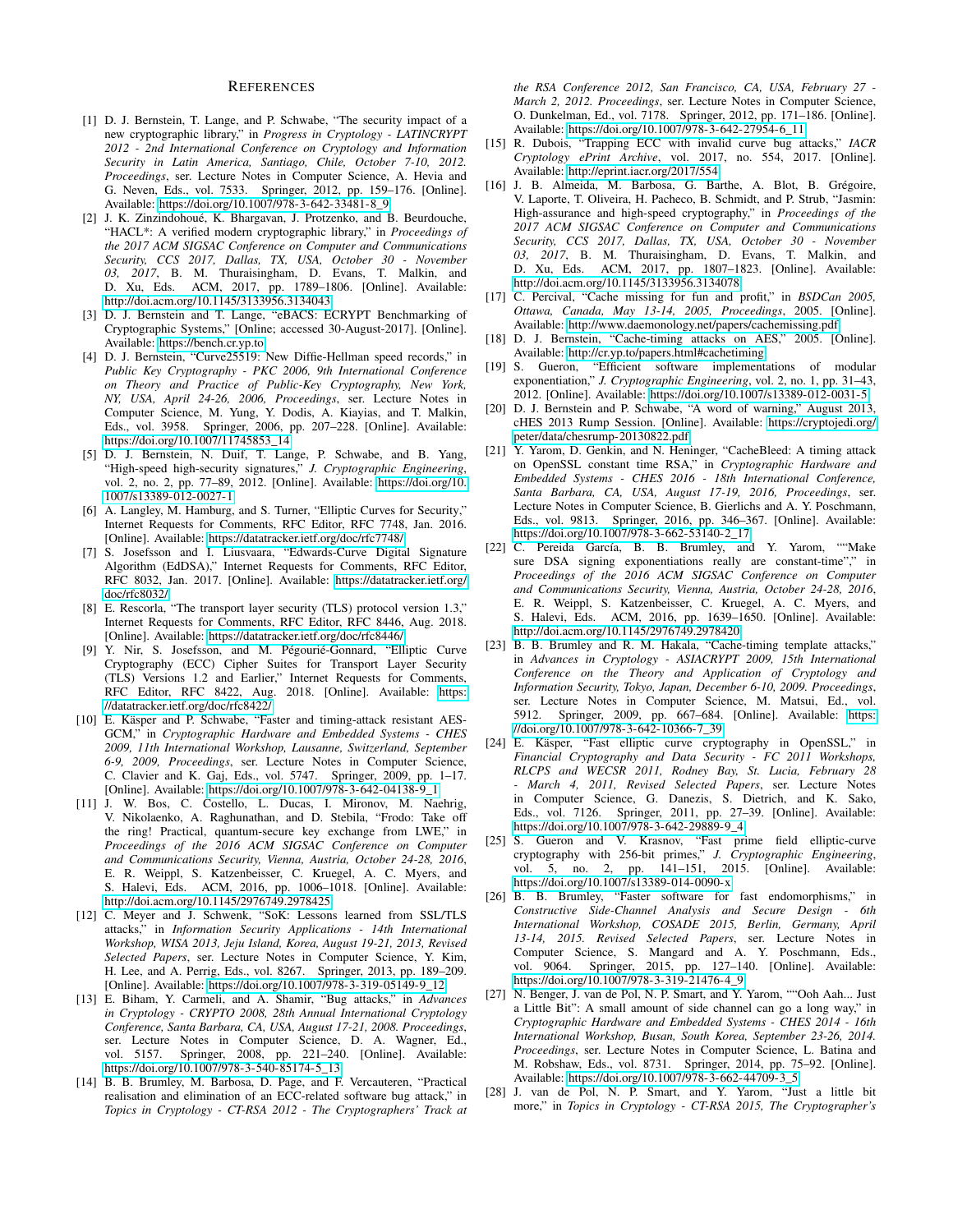*Track at the RSA Conference 2015, San Francisco, CA, USA, April 20-24, 2015. Proceedings*, ser. Lecture Notes in Computer Science, K. Nyberg, Ed., vol. 9048. Springer, 2015, pp. 3–21. [Online]. Available: [https://doi.org/10.1007/978-3-319-16715-2\\_1](https://doi.org/10.1007/978-3-319-16715-2_1)

- <span id="page-14-0"></span>[29] T. Allan, B. B. Brumley, K. E. Falkner, J. van de Pol, and Y. Yarom, "Amplifying side channels through performance degradation," in *Proceedings of the 32nd Annual Conference on Computer Security Applications, ACSAC 2016, Los Angeles, CA, USA, December 5-9, 2016*, S. Schwab, W. K. Robertson, and D. Balzarotti, Eds. ACM, 2016, pp. 422–435. [Online]. Available: [http://doi.acm.org/10.1145/](http://doi.acm.org/10.1145/2991079.2991084) [2991079.2991084](http://doi.acm.org/10.1145/2991079.2991084)
- <span id="page-14-1"></span>[30] N. Tuveri, S. ul Hassan, C. Pereida García, and B. B. Brumley, "Side-channel analysis of SM2: A late-stage featurization case study," in *Proceedings of the 34th Annual Computer Security Applications Conference, ACSAC 2018, San Juan, PR, USA, December 03-07, 2018*. ACM, 2018, pp. 147–160. [Online]. Available: <https://doi.org/10.1145/3274694.3274725>
- <span id="page-14-2"></span>[31] A. C. Aldaya, B. B. Brumley, S. ul Hassan, C. Pereida García, and N. Tuveri, "Port contention for fun and profit," in *2019 IEEE Symposium on Security and Privacy, SP 2019, Proceedings, 20-22 May 2019, San Francisco, California, USA*. IEEE, 2019, pp. 1036–1053. [Online]. Available:<https://doi.org/10.1109/SP.2019.00066>
- <span id="page-14-3"></span>[32] D. J. Bernstein and P. Schwabe, "NEON crypto," in *Cryptographic Hardware and Embedded Systems - CHES 2012 - 14th International Workshop, Leuven, Belgium, September 9-12, 2012. Proceedings*, ser. Lecture Notes in Computer Science, E. Prouff and P. Schaumont, Eds., vol. 7428. Springer, 2012, pp. 320–339. [Online]. Available: [https://doi.org/10.1007/978-3-642-33027-8\\_19](https://doi.org/10.1007/978-3-642-33027-8_19)
- <span id="page-14-6"></span>[33] O. P. . TC, "PKCS #11 Cryptographic Token Interface Base Specification Version 2.40 Plus Errata 01," OASIS Standard, OASIS, Organization for the Advancement of Structured Information Standards, Standard incorporating approved Errata, May 2016. [Online]. Available: [http://docs.oasis-open.org/pkcs11/pkcs11-base/v2.](http://docs.oasis-open.org/pkcs11/pkcs11-base/v2.40/errata01/os/pkcs11-base-v2.40-errata01-os-complete.html) [40/errata01/os/pkcs11-base-v2.40-errata01-os-complete.html](http://docs.oasis-open.org/pkcs11/pkcs11-base/v2.40/errata01/os/pkcs11-base-v2.40-errata01-os-complete.html)
- <span id="page-14-7"></span>[34] J. Linn, "Generic Security Service Application Program Interface, Version 2," Internet Requests for Comments, RFC Editor, RFC 2078, Jan. 1997. [Online]. Available:<https://datatracker.ietf.org/doc/rfc2078/>
- <span id="page-14-8"></span>[35] ——, "Generic Security Service Application Program Interface Version 2, Update 1," Internet Requests for Comments, RFC Editor, RFC 2743, Jan. 2000. [Online]. Available:<https://datatracker.ietf.org/doc/rfc2743/>
- <span id="page-14-9"></span>[36] D. C. Adams, "Independent Data Unit Protection Generic Security Service Application Program Interface (IDUP-GSS-API)," Internet Requests for Comments, RFC Editor, RFC 2479, Dec. 1998. [Online]. Available:<https://datatracker.ietf.org/doc/rfc2479/>
- <span id="page-14-10"></span>[37] T. O. Group, "Common Data Security Architecture (CDSA), Version 2," May 2000.
- <span id="page-14-11"></span>[38] N. C.-O. C. Team, "Security service api: Cryptographic api recommendation," 1996.
- <span id="page-14-12"></span>[39] V. Smyslov, "Simple Cryptographic Program Interface (Crypto API)," Internet Requests for Comments, RFC Editor, RFC 2628, Jun. 1999. [Online]. Available:<https://datatracker.ietf.org/doc/rfc2628/>
- <span id="page-14-13"></span>[40] A. D. Keromytis, J. L. Wright, and T. de Raadt, "The design of the OpenBSD cryptographic framework," in *Proceedings of the General Track: 2003 USENIX Annual Technical Conference, June 9-14, 2003, San Antonio, Texas, USA*. USENIX, 2003, pp. 181–196. [Online]. Available:<http://www.usenix.org/events/usenix03/tech/keromytis.html>
- <span id="page-14-14"></span>[41] A. D. Keromytis, J. L. Wright, T. de Raadt, and M. Burnside, "Cryptography as an operating system service: A case study," *ACM Trans. Comput. Syst.*, vol. 24, no. 1, pp. 1–38, 2006. [Online]. Available:<http://doi.acm.org/10.1145/1124153.1124154>
- <span id="page-14-15"></span>[42] Y. Dutta and V. Sethi, "Performance analysis of cryptographic acceleration in multicore environment," in *Quality, Reliability, Security and Robustness in Heterogeneous Networks - 9th International Conference, QShine 2013, Greader Noida, India, January 11-12, 2013, Revised Selected Papers*, ser. Lecture Notes of the Institute for Computer Sciences, Social Informatics and Telecommunications Engineering, K. Singh and A. K. Awasthi, Eds., vol. 115. Springer, 2013, pp. 658– 667. [Online]. Available: [https://doi.org/10.1007/978-3-642-37949-9\\_57](https://doi.org/10.1007/978-3-642-37949-9_57)
- <span id="page-14-16"></span>[43] N. Mavrogiannopoulos, M. Trmac, and B. Preneel, "A linux kernel cryptographic framework: decoupling cryptographic keys from applications," in *Proceedings of the ACM Symposium on Applied Computing, SAC 2012, Riva, Trento, Italy, March 26-30, 2012*, S. Ossowski and P. Lecca, Eds. ACM, 2012, pp. 1435–1442. [Online]. Available:<http://doi.acm.org/10.1145/2245276.2232006>
- <span id="page-14-17"></span>[44] U.S. National Security Agency, "NSA Suite B Cryptography," January 2009. [Online]. Available: [http://www.nsa.gov/ia/programs/](http://www.nsa.gov/ia/programs/suiteb_cryptography/) suiteb cryptography/
- <span id="page-14-18"></span>[45] P. Gutmann, "cryptlib security toolkit, 3.4.3.1," January 2017. [Online]. Available:<https://www.cs.auckland.ac.nz/~pgut001/cryptlib/>
- <span id="page-14-19"></span>[46] ——, *Cryptographic Security Architecture. Design and Verification*, 1st ed. Springer-Verlag New York, 2004.
- <span id="page-14-20"></span>[47] A. Barnett and A. Byrne, "Lattice-based cryptographic key management prototype," H2020: Secure Architectures of Future Emerging Cryptography (SAFEcrypto), Deliverable D8.3. [Online]. Available:<https://cordis.europa.eu/project/rcn/194240/results/en>
- <span id="page-14-21"></span>[48] L. Chen, S. Jordan, Y.-K. Liu, D. Moody, R. Peralta, R. Perlner, and D. Smith-Tone, "Report on post-quantum cryptography," National Institute of Standards and Technology, NISTIR 8105, April 2016. [Online]. Available:<http://doi.org/10.6028/NIST.IR.8105>

#### <span id="page-14-4"></span>APPENDIX A

#### DETAILED BENCHMARK RESULTS

#### TABLE III

<span id="page-14-5"></span>BENCHMARK RESULTS ON A 4-CORES/8-THREADS INTEL CORE I5-6700 CPU (SKYLAKE) RUNNING AT 3.4GHZ, WITH ENHANCED INTEL SPEEDSTEP TECHNOLOGY AND INTEL TURBO BOOST TECHNOLOGY DISABLED. THE WORKSTATION IS EQUIPPED WITH 32GB 2667MHZ DRAM, AND RUNS UBUNTU 18.04.2 LTS WITH LINUX X86\_64 KERNEL

4.15.0-45-GENERIC. FOR EACH OPERATION WE COLLECTED 12800 SAMPLES AND COMPUTED THE MEDIAN VALUE. IN PARENTHESIS THE CPU CYCLES RATIO BETWEEN THE CURRENT COLUMN AND THE REFERENCE (LEFTMOST) VALUE.

| Operation                         | CPU cycles per operation<br>OpenSSL-1.0.2r |                               |                                            |                               |
|-----------------------------------|--------------------------------------------|-------------------------------|--------------------------------------------|-------------------------------|
|                                   | default                                    | libsuola-<br>sodium           | libsuola-donna                             | libsuola-hacl                 |
| nistz256 keygen                   | 41528                                      |                               |                                            |                               |
| X25519 keygen<br>Ed25519 keygen   |                                            | 128581<br>80286               | 90320 (1.4x)<br>92710 (0.9x)               | 166736(0.8x)<br>300552 (0.3x) |
| nistz256 derive<br>X25519 derive  | 172436                                     | 135892                        | 149116 (0.9x)                              | 159182 (0.9x)                 |
| nistz256 sign<br>Ed25519 sign     | 118090                                     | 82160                         | 88426 (0.9x)                               | 587925 (0.1x)                 |
| nistz256 verify<br>Ed25519 verify | 253644                                     | 207832                        | 284916 (0.7x)                              | 611872(0.3x)                  |
| Operation                         |                                            |                               | CPU cycles per operation<br>OpenSSL-1.1.0j |                               |
|                                   | default                                    | libsuola-<br>sodium           | libsuola-donna                             | libsuola-hacl                 |
| nistz256 keygen                   | 43542                                      |                               |                                            |                               |
| X25519 keygen<br>Ed25519 keygen   |                                            | 117484 129992 (0.9x)<br>80250 | 91510 (1.3x)<br>92924 (0.9x)               | 167815(0.7x)<br>301606 (0.3x) |
| nistz256 derive<br>X25519 derive  | 172404                                     | 342231 136888 (2.5x)          | 149159 (2.3x)                              | 159084 (2.2x)                 |
| nistz256 sign<br>Ed25519 sign     | 124082                                     | 82161                         | 87204 (0.9x)                               | 587762 (0.1x)                 |
| nistz256 verify<br>Ed25519 verify | 259612                                     | 205114                        | 286386 (0.7x)                              | 611105(0.3x)                  |
| Operation                         |                                            |                               | CPU cycles per operation<br>OpenSSL-1.1.1b |                               |
|                                   | default                                    | libsuola-<br>sodium           | libsuola-donna                             | libsuola-hacl                 |
| nistz256 keygen<br>X25519 keygen  | 38877                                      | 114124 128595 (0.9x)          | 86838 (1.3x)                               | 162968(0.7x)                  |
| Ed25519 keygen                    | 115230                                     | 80232 (1.4x)                  | 88382 (1.3x)                               | 297225 (0.4x)                 |
| nistz256 derive<br>X25519 derive  | 171662                                     | 118312 135398 (0.9x)          | 149148 (0.8x)                              | 159346 (0.7x)                 |
| nistz256 sign<br>Ed25519 sign     | 75490<br>114782                            | 82287 (1.4x)                  | 87428 (1.3x)                               | 587884 (0.2x)                 |
| nistz256 verify<br>Ed25519 verify | 231329                                     | 374236 207457 (1.8x)          | 284330 (1.3x)                              | 611566 (0.6x)                 |